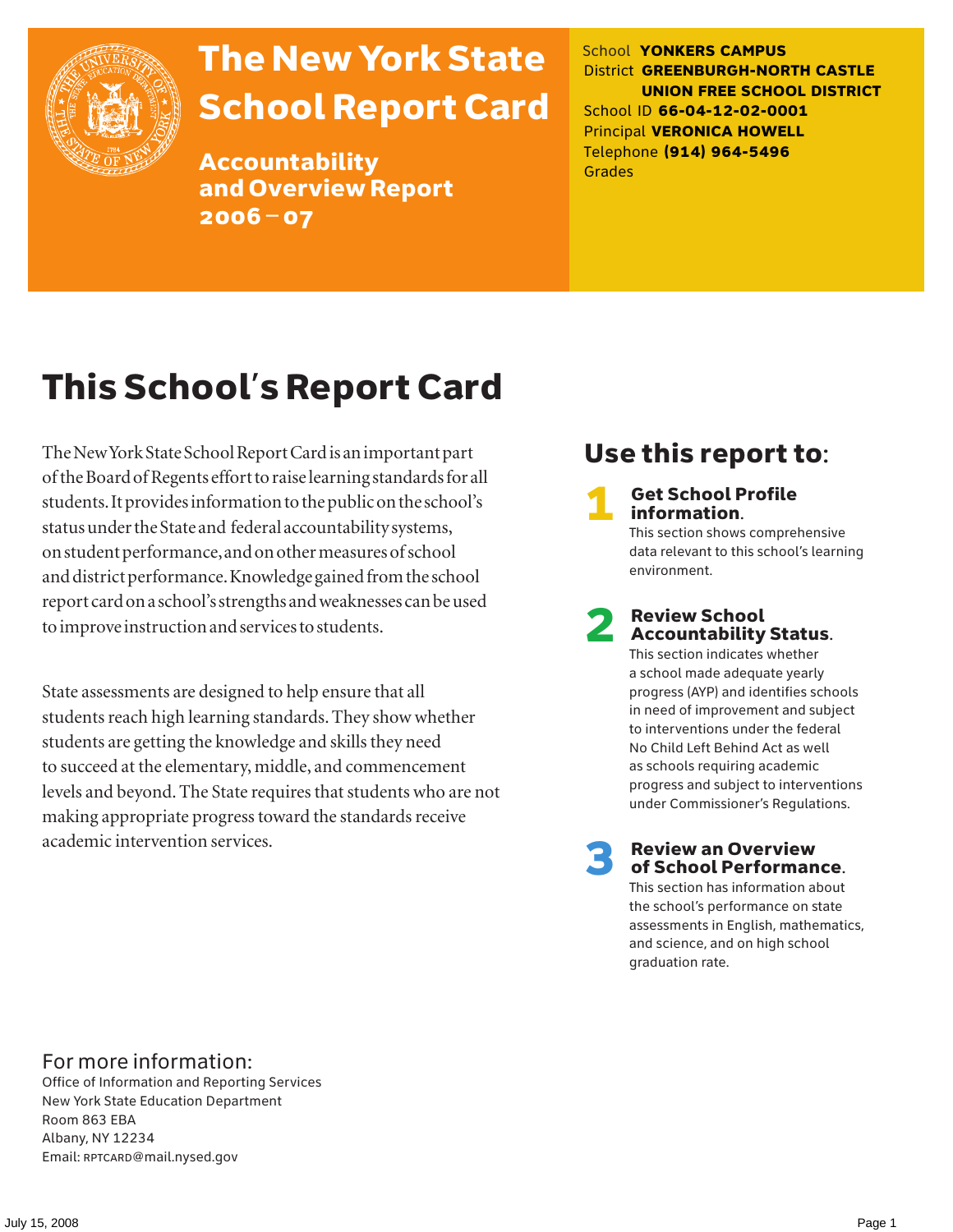# School Profile

This section shows comprehensive data relevant to this school's learning environment, including information about enrollment, average class size, and teacher qualifications.

### Enrollment

|                            | $2004 - 05$ | $2005 - 06$ | 2006-07  |
|----------------------------|-------------|-------------|----------|
| Pre-K                      | 0           | 0           | 0        |
| Kindergarten               | 0           | $\mathbf 0$ | 0        |
| Grade 1                    | 0           | 0           | 0        |
| Grade 2                    | 0           | 0           | 0        |
| Grade 3                    | 0           | 0           | 0        |
| Grade 4                    | 0           | 0           | 0        |
| Grade 5                    | 0           | 0           | 0        |
| Grade 6                    | 0           | 0           | 0        |
| <b>Ungraded Elementary</b> | 0           | $\mathbf 0$ | $\Omega$ |
| Grade 7                    | 5           | 9           | 16       |
| Grade 8                    | 27          | 19          | 25       |
| Grade 9                    | 44          | 35          | 51       |
| Grade 10                   | 44          | 27          | 31       |
| Grade 11                   | 27          | 22          | 20       |
| Grade 12                   | 19          | 20          | 4        |
| <b>Ungraded Secondary</b>  | 0           | 0           | 13       |
| Total K-12                 | 166         | 132         | 160      |

# Average Class Size

|                      | $2004 - 05$ | $2005 - 06$ | $2006 - 07$ |
|----------------------|-------------|-------------|-------------|
| <b>Common Branch</b> |             |             |             |
| Grade 8              |             |             |             |
| English              |             |             |             |
| <b>Mathematics</b>   |             |             |             |
| Science              |             |             |             |
| Social Studies       |             |             | 12          |
| Grade 10             |             |             |             |
| English              |             |             | 12          |
| <b>Mathematics</b>   |             |             |             |
| Science              |             |             |             |
| Social Studies       | 13          |             | 12          |

### School **YONKERS CAMPUS**<br>
School ID 66-04-12-02-0001<br>
School ID 66-04-12-02-0001

### Enrollment Information

*Enrollment* counts are as of Basic Educational Data System (BEDS) day, which is typically the first Wednesday of October of the school year. Students who attend BOCES programs on a part-time basis are included in a school's enrollment. Students who attend BOCES on a full-time basis or who are placed full time by the district in an out-of-district placement are not included in a school's enrollment. Students classified by schools as "pre-first" are included in first grade counts.

### Average Class Size Information

*Average Class Size* is the total registration in specified classes divided by the number of those classes with registration. *Common Branch* refers to self-contained classes in Grades 1–6.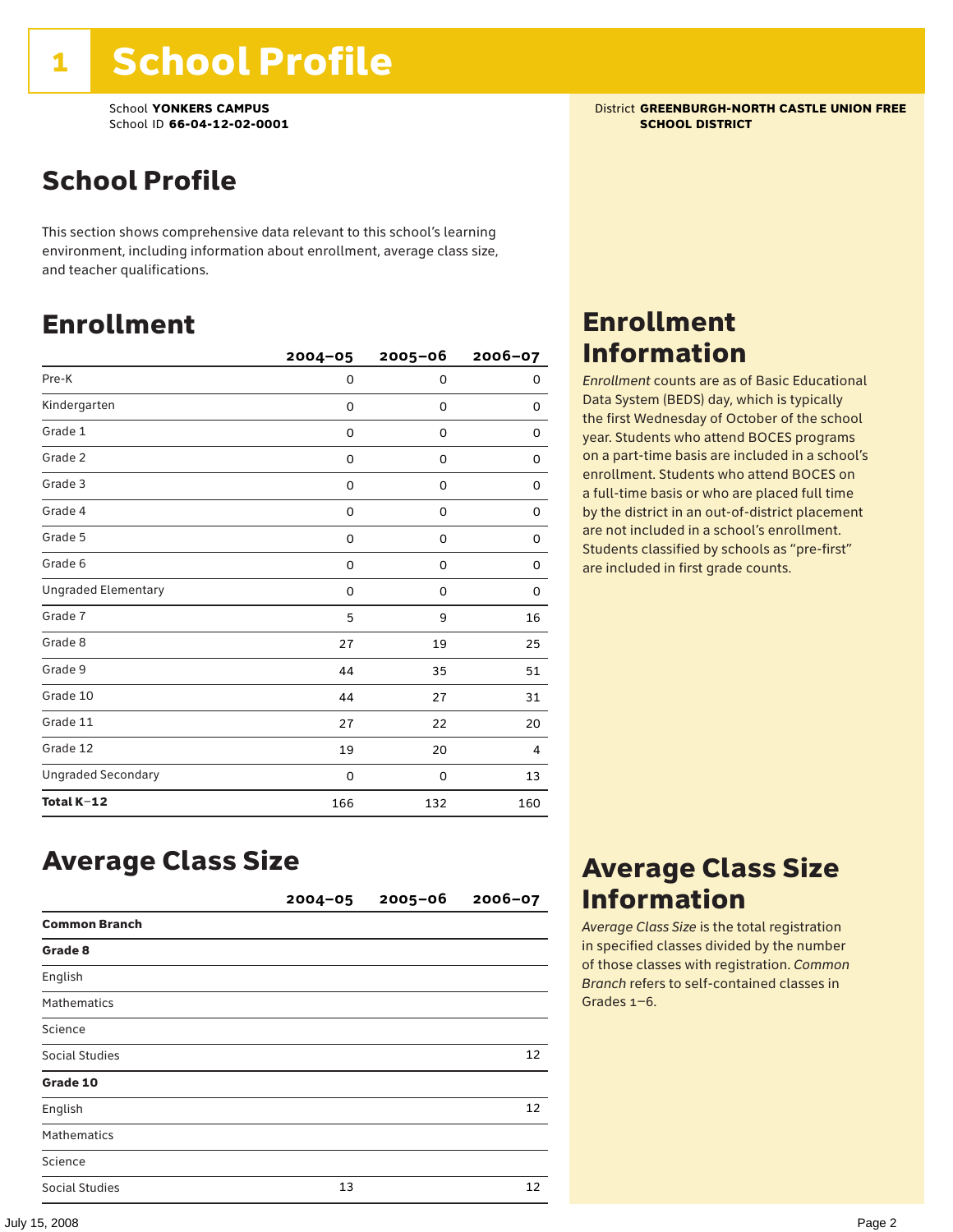## Demographic Factors

|                                                    |     | $2004 - 05$ | 2005–06      |     | 2006-07      |     |
|----------------------------------------------------|-----|-------------|--------------|-----|--------------|-----|
|                                                    | #   | %           | #            | %   | #            | %   |
| Eligible for Free Lunch                            | 156 | 94%         | 120          | 91% | 146          | 91% |
| Reduced-Price Lunch                                | 0   | 0%          | 0            | 0%  | 0            | 0%  |
| Student Stability*                                 |     | 16%         |              | 20% |              | 99% |
| Limited English Proficient                         | 0   | 0%          | 0            | 0%  | 0            | 0%  |
| <b>Racial/Ethnic Origin</b>                        |     |             |              |     |              |     |
| American Indian or Alaska Native                   | 0   | 0%          | 0            | 0%  | 0            | 0%  |
| <b>Black or African American</b>                   | 116 | 70%         | 69           | 52% | 75           | 47% |
| Hispanic or Latino                                 | 41  | 25%         | 46           | 35% | 62           | 39% |
| Asian or Native<br>Hawaiian/Other Pacific Islander | 0   | 0%          | $\mathbf{1}$ | 1%  | $\mathbf{1}$ | 1%  |
| White                                              | 9   | 5%          | 16           | 12% | 21           | 13% |
| Multiracial**                                      | N/A | N/A         | N/A          | N/A | 1            | 1%  |

\* Not available at the district level.

\*\* Multiracial enrollment data were not collected statewide in the 2004-05 and 2005-06 school years.

### Attendance and Suspensions

|                            |   | $2003 - 04$ |   | $2004 - 05$   | $2005 - 06$ |     |
|----------------------------|---|-------------|---|---------------|-------------|-----|
|                            | # | %           | # | $\frac{0}{0}$ | #           | %   |
| Annual Attendance Rate     |   | 99%         |   | 99%           |             | 99% |
| <b>Student Suspensions</b> | 9 | 6%          |   | በ%            |             | 6%  |

**School YONKERS CAMPUS District GREENBURGH-NORTH CASTLE UNION FREE** 

### Demographic Factors Information

*Eligible for Free Lunch* and *Reduced*-*Price Lunch* percentages are determined by dividing the number of approved lunch applicants by the Basic Educational Data System (BEDS) enrollment in full-day Kindergarten through Grade 12. *Eligible for Free Lunch* and *Limited English Proficient* counts are used to determine *Similar Schools* groupings within a *Need*/*Resource Capacity* category. *Student Stability* is the percentage of students in the highest grade in a school who were also enrolled in that school at any time during the previous school year. (For example, if School A, which serves Grades 6–8, has 100 students enrolled in Grade 8 this year, and 92 of those 100 students were also enrolled in School A last year, the stability rate for the school is 92 percent.)

### Attendance and Suspensions Information

*Annual Attendance Rate* is determined by dividing the school's total actual attendance by the total possible attendance for a school year. A school's actual attendance is the sum of the number of students in attendance on each day the school was open during the school year. Possible attendance is the sum of the number of enrolled students who should have been in attendance on each day the school was open during the school year. *Student Suspension* rate is determined by dividing the number of students who were suspended from school (not including in-school suspensions) for one full day or longer anytime during the school year by the Basic Educational Data System (BEDS) day enrollments for that school year. A student is counted only once, regardless of whether the student was suspended one or more times during the school year.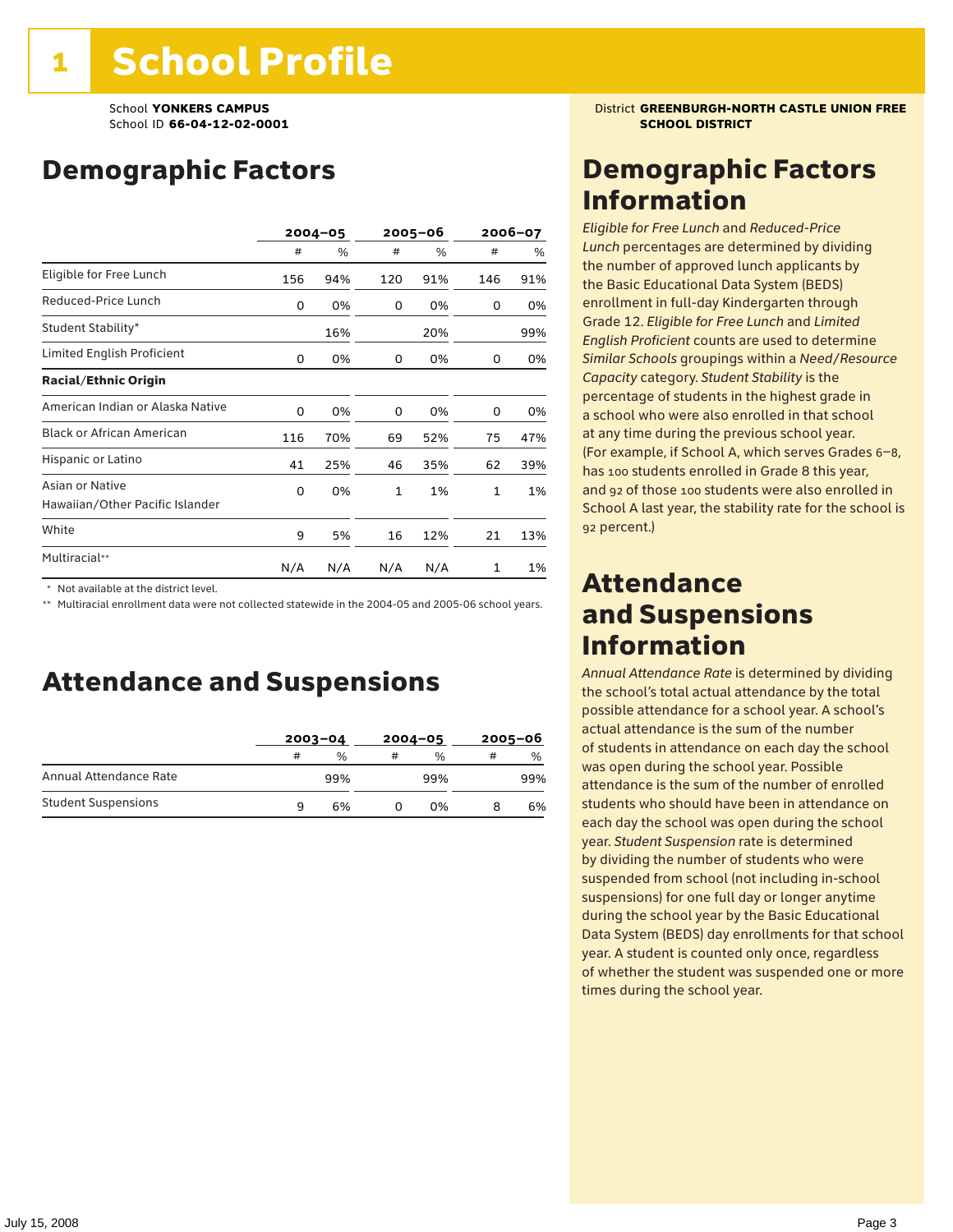## Teacher Qualifications

|                                                                 | $2004 - 05$ | $2005 - 06$ | $2006 - 07$ |
|-----------------------------------------------------------------|-------------|-------------|-------------|
| <b>Total Number of Teachers</b>                                 | 17          | 21          | 26          |
| Percent with No Valid<br><b>Teaching Certificate</b>            | 6%          | 10%         | 15%         |
| Percent Teaching Out<br>of Certification                        | 6%          | 10%         | 35%         |
| Percent with Fewer Than<br>Three Years of Experience            | 0%          | 19%         | 15%         |
| Percentage with Master's Degree<br>Plus 30 Hours or Doctorate   | 53%         | 38%         | 31%         |
| Total Number of Core Classes $^\star$                           | N/A         | 70          | 115         |
| Percent Not Taught by<br><b>Highly Qualified Teachers</b>       | N/A         | 0%          | 31%         |
| <b>Total Number of Classes</b>                                  | 91          | 104         | 129         |
| Percent Taught by Teachers Without<br>Appropriate Certification | 5%          | 13%         | 30%         |

\* Data for 2004–05 were not weighted, so are not shown.

### Teacher Turnover Rate

|                                                                       | $2003 - 04$ | $2004 - 05$ | 2005-06 |
|-----------------------------------------------------------------------|-------------|-------------|---------|
| Turnover Rate of Teachers with Fewer<br>than Five Years of Experience | N/A         | N/A         | 0%      |
| Turnover Rate of All Teachers                                         | 25%         | 31%         | 10%     |

## Staff Counts

|                                       | $2004 - 05$ | $2005 - 06$ | $2006 - 07$ |
|---------------------------------------|-------------|-------------|-------------|
| <b>Total Other Professional Staff</b> |             |             |             |
| Total Paraprofessionals*              | N/A         | N/A         | N/A         |
| <b>Assistant Principals</b>           |             |             |             |
| Principals                            |             |             |             |

\* Not available at the school level.

### School **YONKERS CAMPUS**<br>School ID 66-04-12-02-0001 **District GREENBURGH-NORTH CASTLE UNION FREE**

### Teacher Qualifications Information

The *Percent Teaching Out of Certification* is the percent doing so more than on an incidental basis; that is, the percent teaching for more than five periods per week outside certification.

*Core Classes* are primarily K-6 common branch, English, mathematics, science, social studies, art, music, and foreign languages. The number of K-6 common branch core classes is multiplied by five so that these core class counts are weighted the same as counts for middle- and secondary-level teachers who report five classes per day. To be *Highly Qualified*, a teacher must have at least a Bachelor's degree, be certified to teach in the subject area, and show subject matter competency.

### Teacher Turnover Rate Information

*Teacher Turnover Rate* for a specified school year is the number of teachers in that school year that were not teaching in the following school year divided by the number of teachers in the specified school year, expressed as a percentage.

### Staff Counts Information

*Other Professionals* includes administrators, guidance counselors, school nurses, psychologists, and other professionals who devote more than half of their time to non-teaching duties. Teachers who are shared between buildings within a district are reported on the district report only.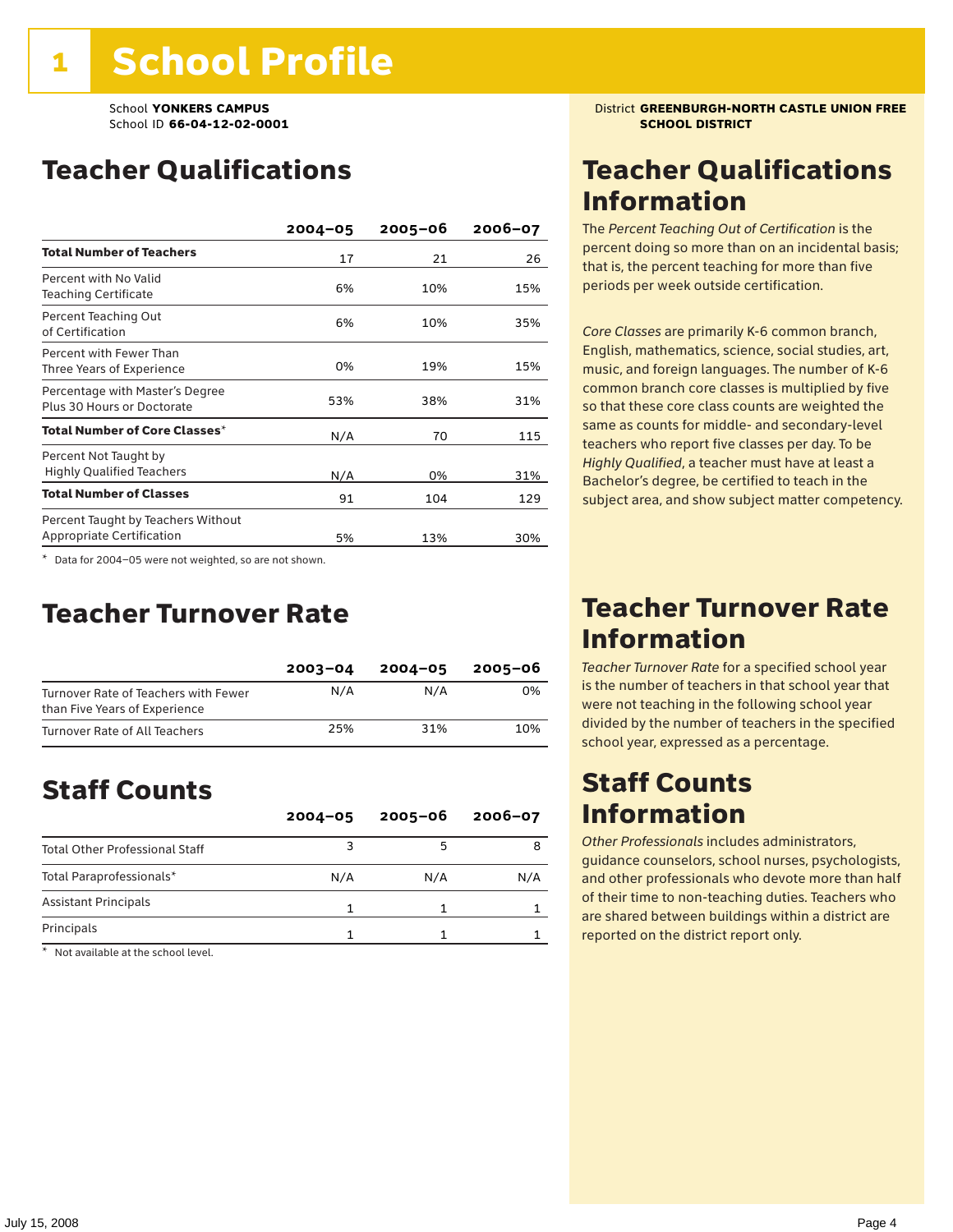## Understanding How Accountability Works in New York State

The federal No Child Left Behind (NCLB) Act requires that states develop and report on measures of student proficiency in 1) English language arts (ELA), in 2) mathematics, and on 3) a third indicator. In New York State in 2006–07, the third indicator is science at the elementary/middle level and graduation rate at the secondary level. Schools or districts that meet predefined goals on these measures are making Adequate Yearly Progress (AYP).



For more information about accountability in New York State, visit: www.emsc.nysed.gov/irts/accountability/home.shtml

#### 1 English Language Arts (ELA)

To make AYP in ELA, every accountability group must make AYP. For a group to make AYP, it must meet the participation *and* the performance criteria.

#### A Participation Criterion

At the elementary/middle level, 95 percent of Grades 3–8 students enrolled during the test administration period in each group with 40 or more students must be tested on the New York State Testing Program (NYSTP) in ELA or, if appropriate, the New York State English as a Second Language Achievement Test (NYSESLAT), or the New York State Alternate Assessment (NYSAA) in ELA. At the secondary level, 95 percent of seniors in 2006–07 in each accountability group with 40 or more students must have taken an English examination that meets the students' graduation requirement.

#### B Performance Criterion

At the elementary/middle level, the Performance Index (PI) of each group with 30 or more continuously enrolled tested students must equal or exceed its Effective Annual Measurable Objective (AMO) or the group must make Safe Harbor. (NYSESLAT is used only for participation.) At the secondary level, the PI of each group in the 2003 cohort with 30 or more members must equal or exceed its Effective AMO or the group must make Safe Harbor. To make Safe Harbor, the PI of the group must equal or exceed its Safe Harbor Target and the group must qualify for Safe Harbor using the third indicator, science or graduation rate.

#### 2 Mathematics

The same criteria for making AYP in ELA apply to mathematics. At the elementary/middle level, the measures used to determine AYP are the NYSTP and the NYSAA in mathematics. At the secondary level, the measures are mathematics examinations that meet the students' graduation requirement.

#### 3 Third Indicator

In addition to English language arts and mathematics, the school must also make AYP in a third area of achievement. This means meeting the criteria in science at the elementary/middle level and the criteria in graduation rate at the secondary level.

Elementary/Middle-Level Science: To make AYP, the All Students group must meet the participation criterion *and* the performance criterion.

#### A Participation Criterion

Eighty percent of students in Grades 4 and/or 8 enrolled during the test administration period in the All Students group, if it has 40 or more students, must be tested on an accountability measure. In Grade 4, the measures are the Grade 4 elementary-level science test and the Grade 4 NYSAA in science. In Grade 8 science, the measures are the Grade 8 middle-level science test, Regents science examinations, and the Grade 8 NYSAA in science.

#### B Performance Criterion

The PI of the All Students group must equal or exceed the State Science Standard (100) or the Science Progress Target.

Qualifying for Safe Harbor in Elementary/Middle-Level ELA and Math: To qualify, the PI must equal or exceed the State Science Standard or the Science Progress Target in elementary/middle-level science for that group.

Secondary-Level Graduation Rate: For a school to make AYP in graduation rate, the percent of students in the 2002 graduation-rate cohort in the All Students group earning a high school diploma by August 31, 2006 must equal or exceed the Graduation-Rate Standard (55%) or the Graduation-Rate Progress Target.

Qualifying for Safe Harbor in Secondary-Level ELA and Math: To qualify, the percent of the 2002 graduation-rate cohort earning a local diploma by August 31, 2006 must equal or exceed the Graduation-Rate Standard (55%) or the Graduation-Rate Progress Target for that group.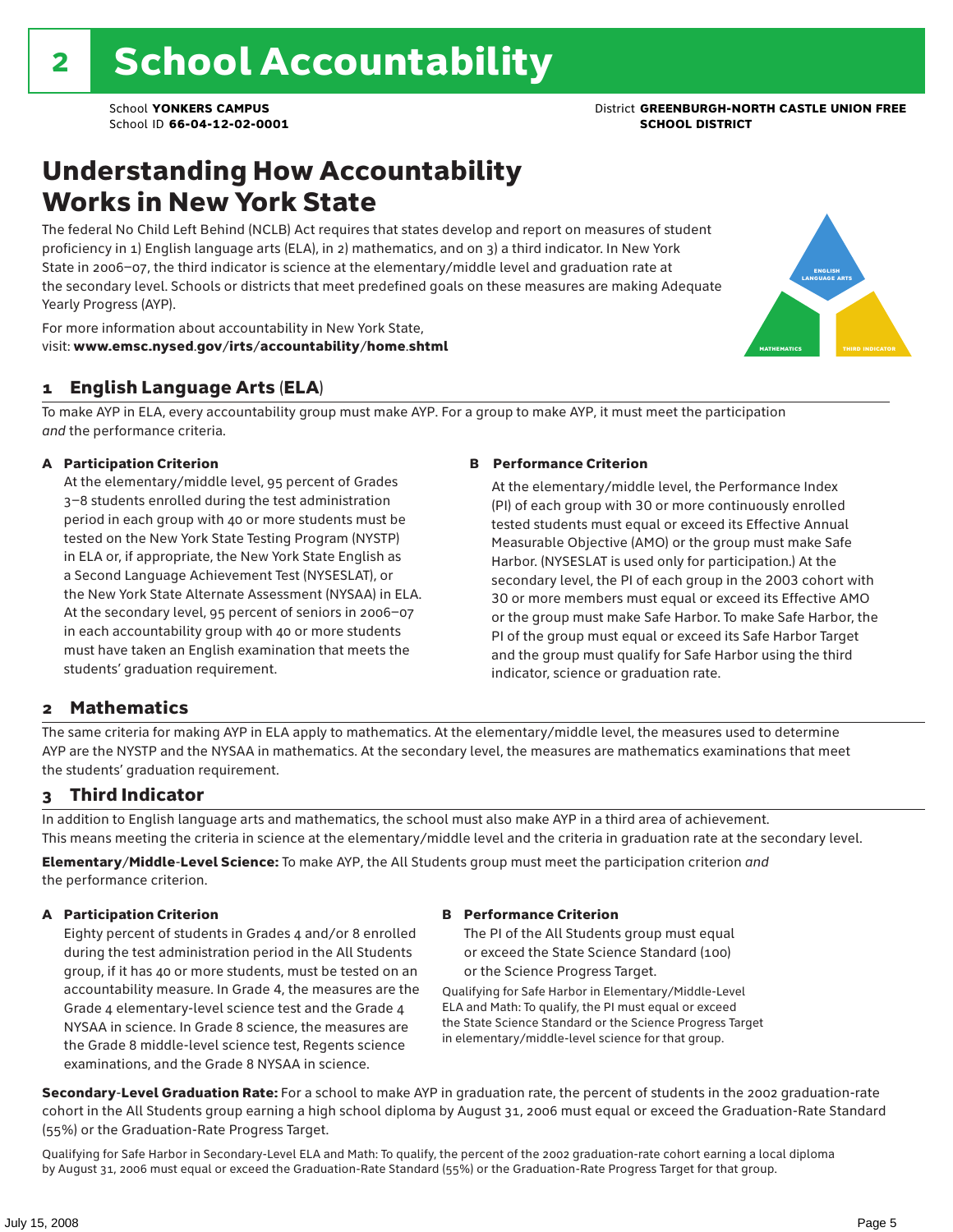### School **YONKERS CAMPUS** District **GREENBURGH-NORTH CASTLE UNION FREE**

# Useful Terms for Understanding Accountability

#### Accountability Cohort for English and Mathematics

The 2003 school accountability cohort consists of all students who first entered Grade 9 anywhere in the 2003–04 school year, and all ungraded students with disabilities who reached their seventeenth birthday in the 2003–04 school year, who were enrolled on October 4, 2006 and did not transfer to a diploma granting program. Students who earned a high school equivalency diploma or were enrolled in an approved high school equivalency preparation program on June 30, 2007, are not included in the 2003 school accountability cohort. The 2003 district accountability cohort consists of all students in each school accountability cohort plus students who transferred within the district after BEDS day plus students who were placed outside the district by the Committee on Special Education or district administrators and who met the other requirements for cohort membership. Cohort is defined in Section 100.2 (p) (16) of the Commissioner's Regulations.

#### Adequate Yearly Progress (AYP)

Adequate Yearly Progress (AYP) indicates satisfactory progress by a district or a school toward the goal of proficiency for all students.

#### Annual Measurable Objective (AMO)

The Annual Measurable Objective (AMO) is the Performance Index (PI) value that signifies that an accountability group is making satisfactory progress toward the goal that 100 percent of students will be proficient in the State's learning standards for English language arts and mathematics by 2013–14. The AMOs for each grade level will be increased as specified in CR100.2(p)(14) and will reach 200 in 2013–14. (See Effective AMO for further information.)

#### Continuously Enrolled Students

At the elementary/middle level, continuously enrolled students are those enrolled in the school or district on BEDS day (usually the first Wednesday in October) of the school year until the test administration period. At the secondary level, all students who meet the criteria for inclusion in the accountability cohort are considered to be continuously enrolled.

#### Effective Annual Measurable Objective (Effective AMO)

The Effective Annual Measurable Objective (Effective AMO) is the Performance Index (PI) value that each accountability group within a school or district is expected to achieve to make Adequate Yearly Progress (AYP). The Effective AMO is the lowest PI that an accountability group of a given size can achieve in a subject for the group's PI not to be considered significantly different from the AMO for that subject. If an accountability group's PI equals or exceeds the Effective AMO, it is considered to have made AYP. A more complete definition of Effective AMO and a table showing the PI values that each group size must equal or exceed to make AYP are available at www.emsc.nysed.gov/irts.

#### Graduation-Rate Cohort

This term is defined on the graduation-rate accountability page.

#### Performance Index (PI)

A Performance Index is a value from 0 to 200 that is assigned to an accountability group, indicating how that group performed on a required State test (or approved alternative) in English language arts, mathematics, or science. Student scores on the tests are converted to four performance levels, from Level 1 to Level 4. (See performance level definitions on the Overview Summary page.) At the elementary/middle level, the PI is calculated using the following equation:

100 × [(Count of Continuously Enrolled Tested Students Performing at Levels 2, 3, and 4 + the Count at Levels 3 and 4) ÷ Count of All Continuously Enrolled Tested Students]

At the secondary level, the PI is calculated using the following equation:

100 × [(Count of Cohort Members Performing at

Levels 2, 3, and 4 + the Count at Levels 3 and 4)  $\div$  Count of All Cohort Members]

A list of tests used to measure student performance for accountability is available at www.emsc.nysed.gov/irts.

#### Progress Target

For accountability groups below the State Standard in science or graduation rate, the Progress Target is an alternate method for making Adequate Yearly Progress (AYP) or qualifying for Safe Harbor in English language arts and mathematics based on improvement over the previous year's performance.

#### Safe Harbor

Safe Harbor provides an alternate means to demonstrate Adequate Yearly Progress (AYP) for accountability groups that do not achieve their Effective Annual Measurable Objectives (AMOs) in English or mathematics.

#### Safe Harbor Targets

The 2006–07 safe harbor targets were calculated using the following equation:

2005–06 PI + (200 – the 2005–06 PI) × 0.10

#### Science Progress Target

The elementary/middle-level 2006–07 Science Progress Target is calculated by adding one point to the 2005–06 PI. The 2007–08 Science Progress Target is calculated by adding one point to the 2006–07 PI. The 2006–07 target is provided for groups whose PI was below the State Science Standard in 2006–07.

#### Science Standard

The criterion value that represents a minimally satisfactory performance in science. In 2006–07, the State Science Standard at the elementary/middle level is a Performance Index (PI) of 100. The Commissioner may raise the State Science Standard at his discretion in future years.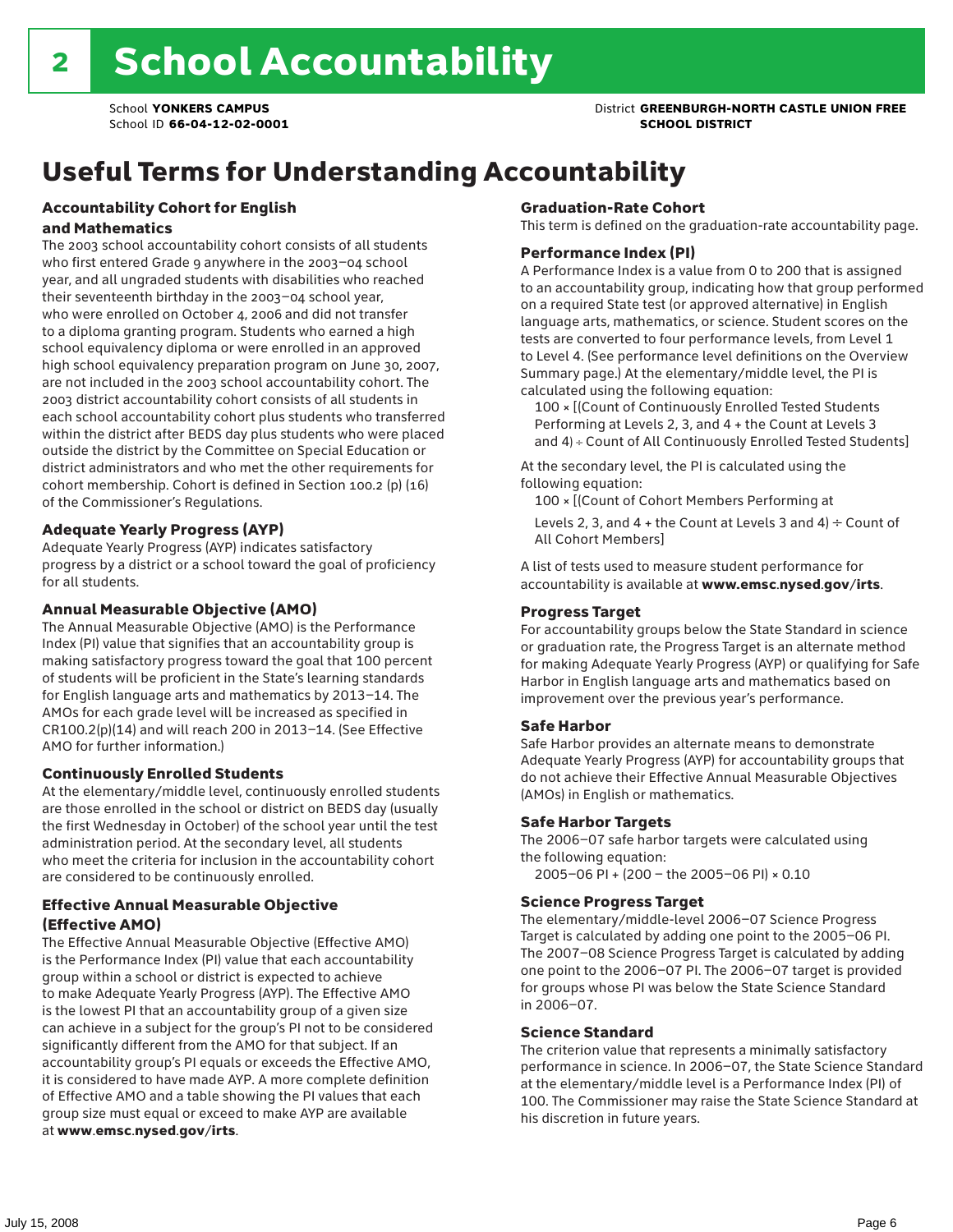School **YONKERS CAMPUS** District **GREENBURGH-NORTH CASTLE UNION FREE**

## Understanding Your School Accountability Status

The list below defines the school status categories applied to each accountability measure under New York State's accountability system, which is divided into a Federal Title I component and a State component. Accountability measures for schools at the elementary/middle level are English language arts (ELA), mathematics, and science; at the secondary level, they are ELA, mathematics, and graduation rate. A school may be assigned a different status for different accountability measures. The overall status of a school is the status assigned to the school for the accountability measure with the most advanced designation in the hierarchy. If the school receives Title I funds, it is the most advanced designation in the Title I hierarchy, unless the school is in good standing under Title I but identified as SRAP under the State hierarchy. A school that does not receive Title I funding in a school year does not have a federal status in that year; however, all schools (except charter schools) receive a state status even if they do not receive Title I funding. Schools in improvement status under Title I must provide school choice for their students; those in need of improvement in year 2 and beyond must also provide Supplemental Education Services to eligible students. Other consequences for schools not in good standing can be found at: www.emsc.nysed.gov/irts/school-accountability/about.shtml.

| <b>Federal Title I Status</b><br>(Applies to all New York State schools receiving Title I funds)                                                                                                                                                                                                             | <b>New York State Status</b><br>(Applies to all New York State public schools except charter schools)                                                                                                                                                                                                           |
|--------------------------------------------------------------------------------------------------------------------------------------------------------------------------------------------------------------------------------------------------------------------------------------------------------------|-----------------------------------------------------------------------------------------------------------------------------------------------------------------------------------------------------------------------------------------------------------------------------------------------------------------|
| School in Good Standing<br>Restructuring, Restructuring, Requiring Academic Progress, or as a School Under Registration Review.                                                                                                                                                                              | A school is considered to be in good standing if it has not been identified as a School in Need of Improvement, in Corrective Action, Planning for                                                                                                                                                              |
| School in Need of Improvement (Year 1)<br>A school that has not made AYP on the same accountability<br>measure for two consecutive years while receiving Title I funds<br>is considered a School in Need of Improvement (Year 1) for the<br>following year.                                                  | <b>School Requiring Academic Progress (Year 1)</b><br>A school that has not made AYP on the same accountability<br>measure for two consecutive years is considered a School<br>Requiring Academic Progress (Year 1) for the following year.                                                                     |
| <b>School in Need of Improvement (Year 2)</b><br>A School in Need of Improvement (Year 1) that does not make<br>AYP on the accountability measure for which it was identified<br>is considered a School in Need of Improvement (Year 2) for the<br>following year, if it continues to receive Title I funds. | <b>School Requiring Academic Progress (Year 2)</b><br>A School Requiring Academic Progress (Year 1) that does not<br>make AYP on the accountability measure for which it was identified<br>is considered a School Requiring Academic Progress (Year 2) for<br>the following year.                               |
| <b>School in Corrective Action</b><br>A School in Need of Improvement (Year 2) that does not make<br>AYP on the accountability measure for which it was identified is<br>considered a School in Corrective Action for the following year,<br>if it continues to receive Title I funds.                       | <b>School Requiring Academic Progress (Year 3)</b><br>A School Requiring Academic Progress (Year 2) that does not<br>make AYP on the accountability measure for which it was identified<br>is considered a School Requiring Academic Progress (Year 3) for<br>the following year.                               |
| <b>School Planning for Restructuring</b><br>A School in Corrective Action that does not make AYP on the<br>accountability measure for which it was identified is considered<br>a School Planning for Restructuring for the following year, if it<br>continues to receive Title I funds.                      | <b>School Requiring Academic Progress (Year 4)</b><br>A School Requiring Academic Progress (Year 3) that does not<br>make AYP on the accountability measure for which it was identified<br>is considered a School Requiring Academic Progress (Year 4) for<br>the following year.                               |
| <b>School Restructuring (Year 1)</b><br>A School Planning for Restructuring that does not make<br>AYP on the accountability measure for which it was identified is<br>considered a School Restructuring (Year 1) for the following year,<br>if it continues to receive Title I funds.                        | <b>School Requiring Academic Progress (Year 5 and above)</b><br>A School Requiring Academic Progress (Year 4 and above) that does not<br>make AYP on the accountability measure for which it was identified is<br>considered a School Requiring Academic Progress (Year 5 and above) for<br>the following year. |
| School Restructuring (Year 2 and above)<br>A School Restructuring (Year 1 and above) that does not make<br>AYP on the accountability measure for which it was identified<br>is considered a School Restructuring (Year 2 and above) for the<br>following year, if it continues to receive Title I funds.     |                                                                                                                                                                                                                                                                                                                 |

Pending - A school's status is "Pending" if the school requires special evaluation procedures and they have not yet been completed.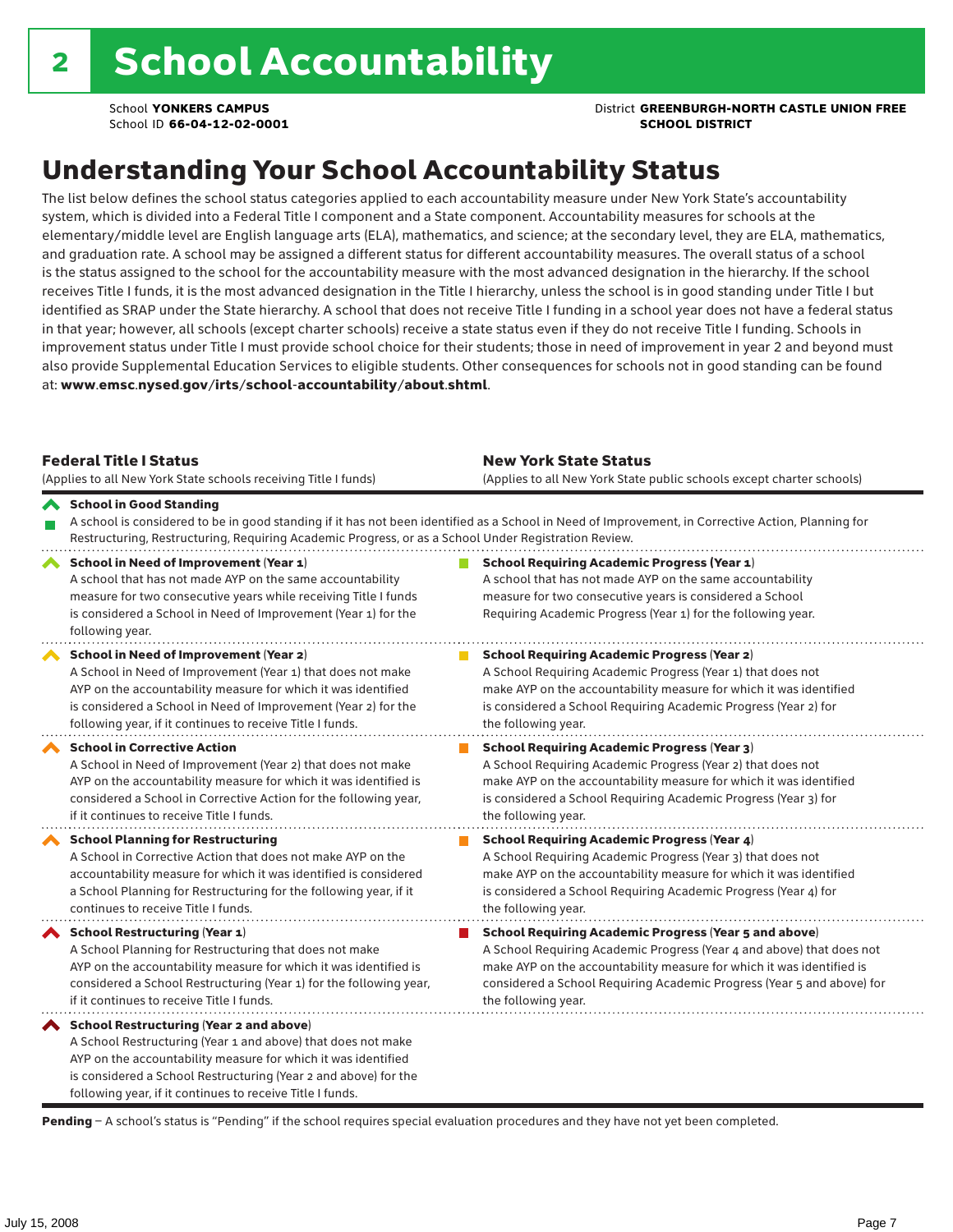# 2 School Accountability

School ID 66-04-12-02-0001

### Summary

| <b>Overall Accountability</b> | <b>Good Standing</b>                                    |                                |                        |               |  |  |  |
|-------------------------------|---------------------------------------------------------|--------------------------------|------------------------|---------------|--|--|--|
| Status (2007-08)              |                                                         | <b>Elementary/Middle Level</b> | <b>Secondary Level</b> |               |  |  |  |
|                               | ELA                                                     | Good Standing                  | ELA                    | Good Standing |  |  |  |
|                               | Math                                                    | Good Standing                  | Math                   | Good Standing |  |  |  |
|                               | Science                                                 |                                | <b>Graduation Rate</b> |               |  |  |  |
| <b>Title I Part A Funding</b> | <b>Years the School Received Title I Part A Funding</b> |                                |                        |               |  |  |  |
|                               | $2005 - 06$                                             |                                | $2006 - 07$            | $2007 - 08$   |  |  |  |
|                               | <b>NO</b>                                               |                                | NO.                    | NO.           |  |  |  |

#### On which accountability measures did this school make Adequate Yearly Progress (AYP) and which groups made AYP on each measure?

|                                                     | <b>Elementary/Middle Level</b> |             |         |               | <b>Secondary Level</b> |                        |  |  |
|-----------------------------------------------------|--------------------------------|-------------|---------|---------------|------------------------|------------------------|--|--|
|                                                     | English                        |             |         | English       |                        |                        |  |  |
| <b>Student Groups</b>                               | Language Arts                  | Mathematics | Science | Language Arts | Mathematics            | <b>Graduation Rate</b> |  |  |
| <b>All Students</b>                                 |                                |             |         |               |                        |                        |  |  |
| <b>Ethnicity</b>                                    |                                |             |         |               |                        |                        |  |  |
| American Indian or Alaska Native                    |                                |             |         |               |                        |                        |  |  |
| <b>Black or African American</b>                    |                                |             |         |               |                        |                        |  |  |
| Hispanic or Latino                                  |                                |             |         |               |                        |                        |  |  |
| Asian or Native Hawaiian/Other Pacific<br>Islander  |                                |             |         |               |                        |                        |  |  |
| White                                               |                                |             |         |               |                        |                        |  |  |
| Multiracial                                         |                                |             |         |               |                        |                        |  |  |
| <b>Other Groups</b>                                 |                                |             |         |               |                        |                        |  |  |
| <b>Students with Disabilities</b>                   |                                |             |         |               |                        |                        |  |  |
| Limited English Proficient                          |                                |             |         |               |                        |                        |  |  |
| <b>Economically Disadvantaged</b>                   |                                |             |         |               |                        |                        |  |  |
| <b>Student groups making</b><br>AYP in each subject |                                |             |         |               |                        |                        |  |  |

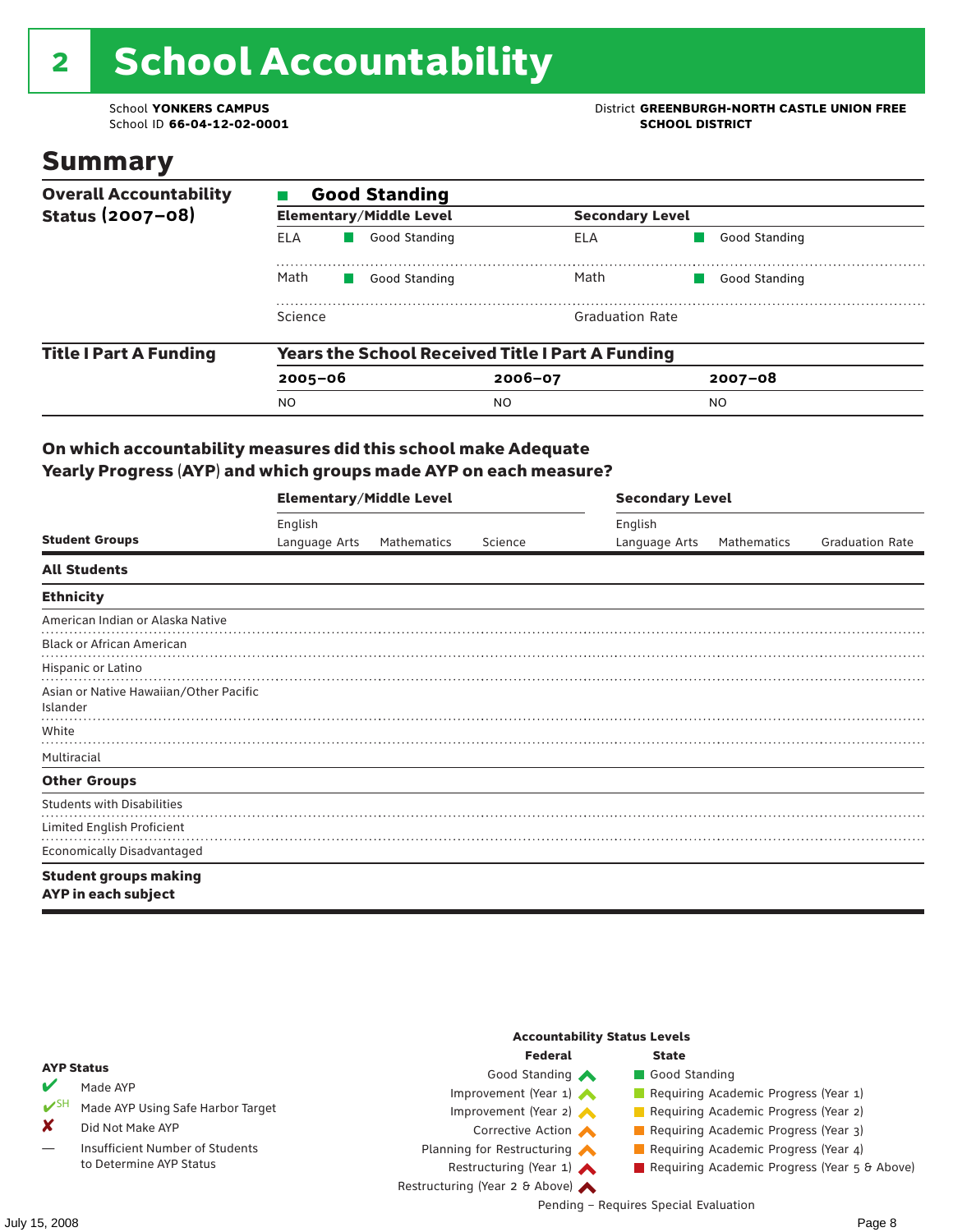### Summary of 2006–07 School Performance

Performance on the State assessments in English language arts, mathematics, and science at the elementary and middle levels is reported in terms of mean scores and the percentage of tested students scoring at or above Level 2, Level 3, and Level 4. Performance on the State assessments in ELA and mathematics at the secondary level is reported in terms of the percentage of students in a cohort scoring at these levels.

|                        |    | Percentage of students that<br>scored at or above Level 3 |      |  |  |  |
|------------------------|----|-----------------------------------------------------------|------|--|--|--|
| <b>Secondary Level</b> | 0% | 50%                                                       | 100% |  |  |  |
| English                | 0% |                                                           | 17   |  |  |  |
| <b>Mathematics</b>     | ገ% |                                                           |      |  |  |  |

School **YONKERS CAMPUS** District **GREENBURGH-NORTH CASTLE UNION FREE**

#### About the Performance Level Descriptors

#### Level 1: Not Meeting Learning Standards.

Student performance does not demonstrate an understanding of the content expected in the subject and grade level.

#### Level 2: Partially Meeting Learning Standards.

Student performance demonstrates a partial understanding of the content expected in the subject and grade level.

#### Level 3: Meeting Learning Standards.

Student performance demonstrates an understanding of the content expected in the subject and grade level.

#### Level 4: Meeting Learning Standards with Distinction.

Student performance demonstrates a thorough understanding of the content expected in the subject and grade level.

#### How are Need/Resource Capacity (N/RC) categories determined?

Districts are divided into high, average, and low need categories based on their ability to meet the special needs of their students with local resources. Districts in the high need category are subdivided into four categories based on enrollment size and, in some cases, number of students per square mile. More information about the categories can be found in the *Report to the Governor and the Legislature on the Educational Status of the State's Schools* at www.emsc.nysed.gov/irts.

#### What are Similar Schools?

In this section, this school's performance is compared with that of similar schools.

Within each N/RC category, the Department identifies Similar Schools: schools that serve similar students and have similar resources. Each school report card compares the school's performance with that of similar schools. The following factors are considered in grouping schools: a) the grade level served by the school and b) rates of student poverty and limited English proficiency. Student poverty levels are indicated by determining the percentage of children in each school who participate in the free-lunch program. By combining these factors, a measure of student need is created and used to place schools into relatively low (lowest quartile), relatively high (highest quartile), and typical (mid-range) groups.

#### This School's Similar Schools Group: **56**

All schools in this group are in institutional school districts. These schools serve special needs students.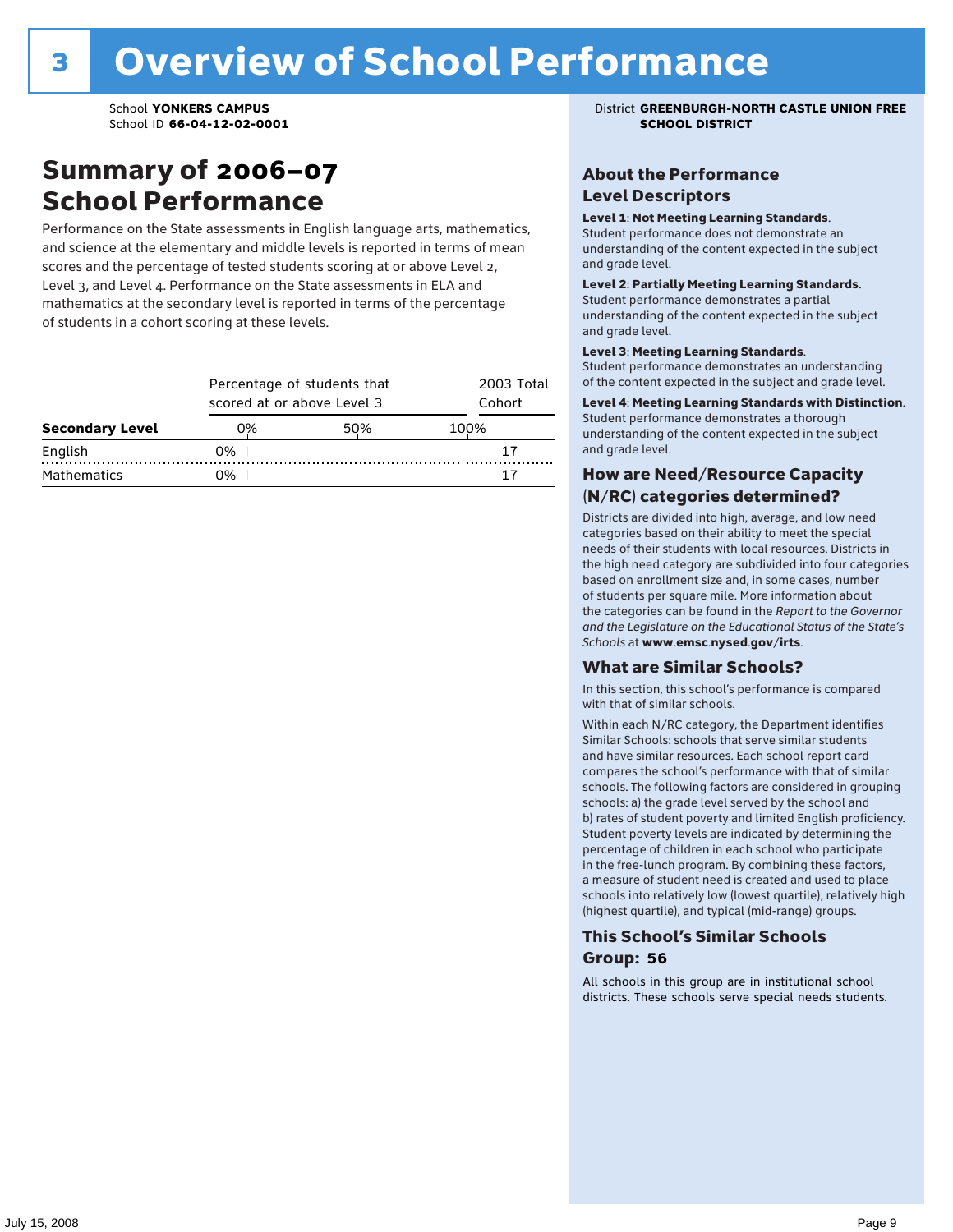School **YONKERS CAMPUS**<br>
School ID 66-04-12-02-0001<br>
School ID 66-04-12-02-0001

# **This School's Results in Grade 7 English Language Arts**

|                                   |        | <b>This School</b>  |                                 |                | <b>Similar Schools</b>          |                                 |         |    |
|-----------------------------------|--------|---------------------|---------------------------------|----------------|---------------------------------|---------------------------------|---------|----|
|                                   |        |                     | Percentage scoring at level(s): |                | Percentage scoring at level(s): |                                 |         |    |
|                                   |        | $2 - 4$             | $3 - 4$                         | $\overline{4}$ | $2 - 4$                         | $3 - 4$                         | 4       |    |
|                                   | Range: | 600-790             | 650-790                         | 712-790        |                                 |                                 |         |    |
| 2006 Mean Score: 598              | 100%   |                     |                                 |                |                                 |                                 |         |    |
| 2006-07<br>$2005 - 06$            |        | 60%                 |                                 |                | 44%                             | 7%                              |         |    |
|                                   |        |                     | 0%                              | 0%             |                                 |                                 |         | 0% |
| Number of Tested Students:        |        | 3                   | $\mathbf 0$                     | $\mathbf 0$    |                                 |                                 |         |    |
| <b>Results by</b>                 |        | 2006-07 School Year |                                 |                |                                 | 2005-06 School Year             |         |    |
|                                   |        | Total               | Percentage scoring at level(s): |                | Total                           | Percentage scoring at level(s): |         |    |
| <b>Student Group</b>              |        | Tested              | $2 - 4$<br>$3 - 4$              | $\overline{4}$ | <b>Tested</b>                   | $2 - 4$                         | $3 - 4$ | 4  |
| <b>All Students</b>               |        |                     |                                 |                | 5                               | 60%                             | 0%      | 0% |
| Female                            |        |                     |                                 |                | 3                               |                                 |         |    |
| Male                              |        |                     |                                 |                | 2                               |                                 |         |    |
| American Indian or Alaska Native  |        |                     |                                 |                |                                 |                                 |         |    |
| Black or African American         |        |                     |                                 |                | 3.                              |                                 |         |    |
| Hispanic or Latino                |        |                     |                                 |                | 2                               |                                 |         |    |
| Asian or Native Hawaiian/Other    |        |                     |                                 |                |                                 |                                 |         |    |
| Pacific Islander                  |        |                     |                                 |                |                                 |                                 |         |    |
| White                             |        |                     |                                 |                |                                 |                                 |         |    |
| Multiracial                       |        |                     |                                 |                |                                 |                                 |         |    |
| Small Group Totals                |        |                     |                                 |                | 5                               | 60%                             | 0%      | 0% |
| <b>General-Education Students</b> |        |                     |                                 |                |                                 |                                 |         |    |
| <b>Students with Disabilities</b> |        |                     |                                 |                | 5                               | 60%                             | 0%      | 0% |
| English Proficient                |        |                     |                                 |                | 5                               | 60%                             | 0%      | 0% |
| Limited English Proficient        |        |                     |                                 |                |                                 |                                 |         |    |
| Economically Disadvantaged        |        |                     |                                 |                |                                 |                                 |         |    |
| Not Disadvantaged                 |        |                     |                                 |                | 5                               | 60%                             | 0%      | 0% |
| Migrant                           |        |                     |                                 |                |                                 |                                 |         |    |
| Not Migrant                       |        |                     |                                 |                | 5                               | 60%                             | 0%      | 0% |
|                                   |        |                     |                                 |                |                                 |                                 |         |    |

NOTES<br>The – symbol indicates that data for a group of students have been suppressed. If a group has fewer than five students,<br>data for that group and the next smallest group(s) are suppressed to protect the privacy of indi

| <b>Other</b>                                                                                         | 2006-07 School Year |                             |         |                | 2005-06 School Year                  |         |         |                                           |  |
|------------------------------------------------------------------------------------------------------|---------------------|-----------------------------|---------|----------------|--------------------------------------|---------|---------|-------------------------------------------|--|
| <b>Assessments</b>                                                                                   | Total               | Number scoring at level(s): |         |                | Total<br>Number scoring at level(s): |         |         |                                           |  |
|                                                                                                      | Tested              | $2 - 4$                     | $3 - 4$ | $\overline{4}$ | Tested                               | $2 - 4$ | $3 - 4$ | 4                                         |  |
| New York State Alternate Assessment<br>(NYSAA): Grade 7 Equivalent                                   |                     |                             |         |                | New NYSAA were developed in 2007, so |         |         | 2006 and 2007 results cannot be compared. |  |
| New York State English as a Second<br>Language Achievement Test (NYSESLAT) <sup>+</sup> :<br>Grade 7 | 0                   | N/A                         | N/A     | N/A            | N/A                                  | N/A     | N/A     | N/A                                       |  |

† These counts represent recently arrived LEP students who used the NYSESLAT to fulfill the English language arts participation requirement.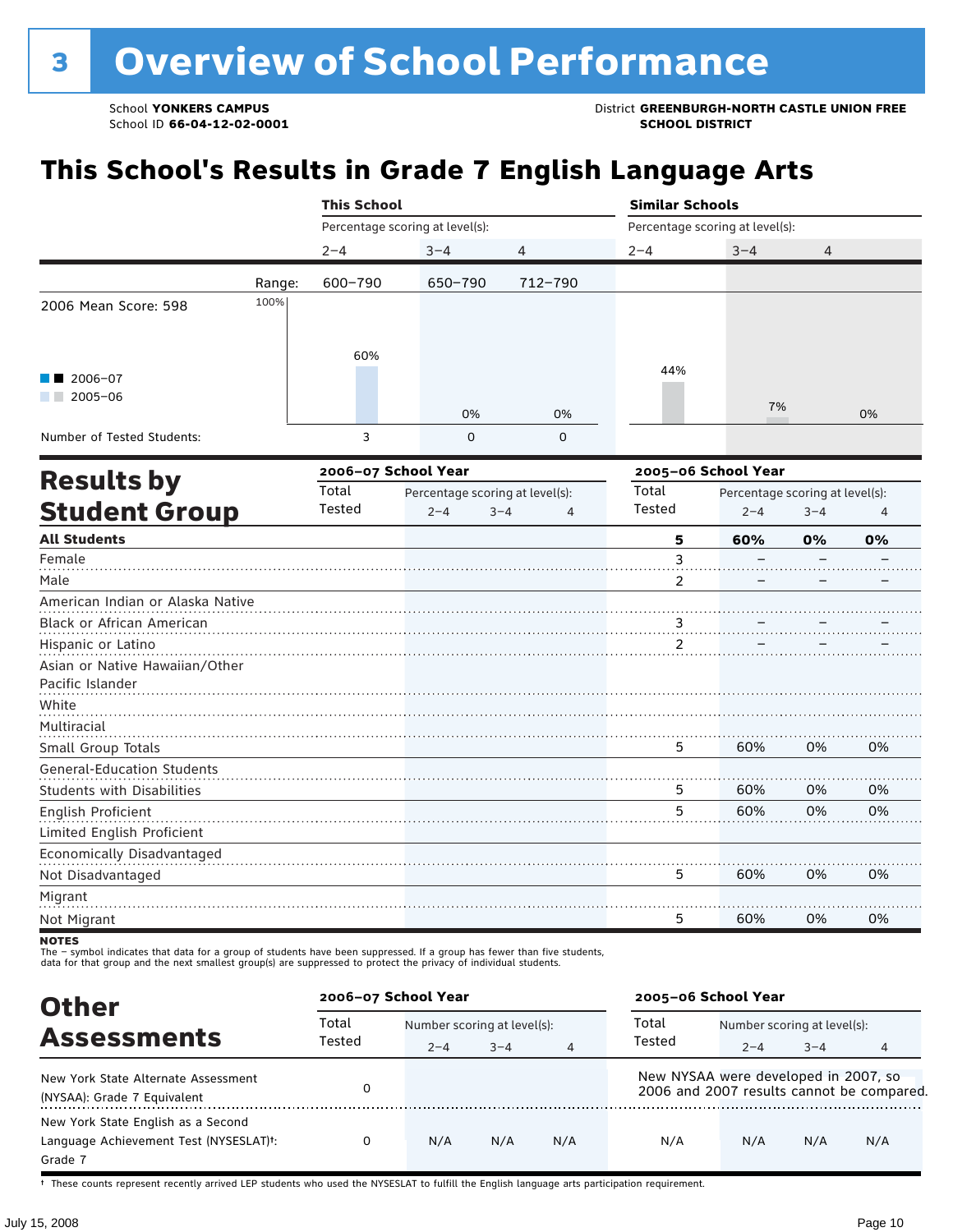School **YONKERS CAMPUS**<br>
School ID 66-04-12-02-0001

# **This School's Results in Grade 7 Mathematics**

|                                                                                                                                                                                                                                                                                                                                                                                                                                                                                                                                                                                                                                                                                                                                                                                                                                                                                                                                                                                                                                                   | $2 - 4$ | $3 - 4$ | $\overline{4}$                  | $2 - 4$ | $3 - 4$ | $\overline{4}$ |    |
|---------------------------------------------------------------------------------------------------------------------------------------------------------------------------------------------------------------------------------------------------------------------------------------------------------------------------------------------------------------------------------------------------------------------------------------------------------------------------------------------------------------------------------------------------------------------------------------------------------------------------------------------------------------------------------------------------------------------------------------------------------------------------------------------------------------------------------------------------------------------------------------------------------------------------------------------------------------------------------------------------------------------------------------------------|---------|---------|---------------------------------|---------|---------|----------------|----|
|                                                                                                                                                                                                                                                                                                                                                                                                                                                                                                                                                                                                                                                                                                                                                                                                                                                                                                                                                                                                                                                   | 611-800 | 650-800 | 693-800                         |         |         |                |    |
| <b>This School</b><br><b>Similar Schools</b><br>Percentage scoring at level(s):<br>Percentage scoring at level(s):<br>Range:<br>100%<br>2006 Mean Score: 575<br>2006-07<br>25%<br>$2005 - 06$<br>13%<br>0%<br>0%<br>Number of Tested Students:<br>$\mathbf{1}$<br>$\mathbf 0$<br>$\mathbf 0$<br>2006-07 School Year<br>2005-06 School Year<br><b>Results by</b><br>Total<br>Total<br>Percentage scoring at level(s):<br><b>Student Group</b><br>Tested<br>Tested<br>$2 - 4$<br>$3 - 4$<br>$2 - 4$<br>4<br><b>All Students</b><br>8<br>13%<br>Female<br>4<br>Male<br>4<br>American Indian or Alaska Native<br>Black or African American<br>Hispanic or Latino<br>3<br>Asian or Native Hawaiian/Other<br>Pacific Islander<br>White<br>1<br>Multiracial<br>13%<br>Small Group Totals<br>8<br><b>General-Education Students</b><br><b>Students with Disabilities</b><br>8<br>13%<br>8<br>13%<br>English Proficient<br>Limited English Proficient<br>Economically Disadvantaged<br>13%<br>8<br>Not Disadvantaged<br>Migrant<br>13%<br>8<br>Not Migrant |         |         |                                 |         |         |                |    |
|                                                                                                                                                                                                                                                                                                                                                                                                                                                                                                                                                                                                                                                                                                                                                                                                                                                                                                                                                                                                                                                   |         |         |                                 |         | 4%      |                | 0% |
|                                                                                                                                                                                                                                                                                                                                                                                                                                                                                                                                                                                                                                                                                                                                                                                                                                                                                                                                                                                                                                                   |         |         |                                 |         |         |                |    |
|                                                                                                                                                                                                                                                                                                                                                                                                                                                                                                                                                                                                                                                                                                                                                                                                                                                                                                                                                                                                                                                   |         |         |                                 |         |         |                |    |
|                                                                                                                                                                                                                                                                                                                                                                                                                                                                                                                                                                                                                                                                                                                                                                                                                                                                                                                                                                                                                                                   |         |         | Percentage scoring at level(s): | $3 - 4$ | 4       |                |    |
|                                                                                                                                                                                                                                                                                                                                                                                                                                                                                                                                                                                                                                                                                                                                                                                                                                                                                                                                                                                                                                                   |         |         |                                 |         |         | 0%             | 0% |
|                                                                                                                                                                                                                                                                                                                                                                                                                                                                                                                                                                                                                                                                                                                                                                                                                                                                                                                                                                                                                                                   |         |         |                                 |         |         |                |    |
|                                                                                                                                                                                                                                                                                                                                                                                                                                                                                                                                                                                                                                                                                                                                                                                                                                                                                                                                                                                                                                                   |         |         |                                 |         |         |                |    |
|                                                                                                                                                                                                                                                                                                                                                                                                                                                                                                                                                                                                                                                                                                                                                                                                                                                                                                                                                                                                                                                   |         |         |                                 |         |         |                |    |
|                                                                                                                                                                                                                                                                                                                                                                                                                                                                                                                                                                                                                                                                                                                                                                                                                                                                                                                                                                                                                                                   |         |         |                                 |         |         |                |    |
|                                                                                                                                                                                                                                                                                                                                                                                                                                                                                                                                                                                                                                                                                                                                                                                                                                                                                                                                                                                                                                                   |         |         |                                 |         |         | 0%             | 0% |
|                                                                                                                                                                                                                                                                                                                                                                                                                                                                                                                                                                                                                                                                                                                                                                                                                                                                                                                                                                                                                                                   |         |         |                                 |         |         |                |    |
|                                                                                                                                                                                                                                                                                                                                                                                                                                                                                                                                                                                                                                                                                                                                                                                                                                                                                                                                                                                                                                                   |         |         |                                 |         |         | 0%             | 0% |
|                                                                                                                                                                                                                                                                                                                                                                                                                                                                                                                                                                                                                                                                                                                                                                                                                                                                                                                                                                                                                                                   |         |         |                                 |         |         | 0%             | 0% |
|                                                                                                                                                                                                                                                                                                                                                                                                                                                                                                                                                                                                                                                                                                                                                                                                                                                                                                                                                                                                                                                   |         |         |                                 |         |         | 0%             | 0% |
|                                                                                                                                                                                                                                                                                                                                                                                                                                                                                                                                                                                                                                                                                                                                                                                                                                                                                                                                                                                                                                                   |         |         |                                 |         |         | 0%             | 0% |

NOTES<br>The – symbol indicates that data for a group of students have been suppressed. If a group has fewer than five students,<br>data for that group and the next smallest group(s) are suppressed to protect the privacy of indi

| <b>Other</b>                                                       | 2006-07 School Year |                                        |         |   | 2005-06 School Year                  |                                        |         |                                           |
|--------------------------------------------------------------------|---------------------|----------------------------------------|---------|---|--------------------------------------|----------------------------------------|---------|-------------------------------------------|
| <b>Assessments</b>                                                 | Total<br>Tested     | Number scoring at level(s):<br>$2 - 4$ | $3 - 4$ | 4 | Total<br>Tested                      | Number scoring at level(s):<br>$2 - 4$ | $3 - 4$ |                                           |
| New York State Alternate Assessment<br>(NYSAA): Grade 7 Equivalent |                     |                                        |         |   | New NYSAA were developed in 2007, so |                                        |         | 2006 and 2007 results cannot be compared. |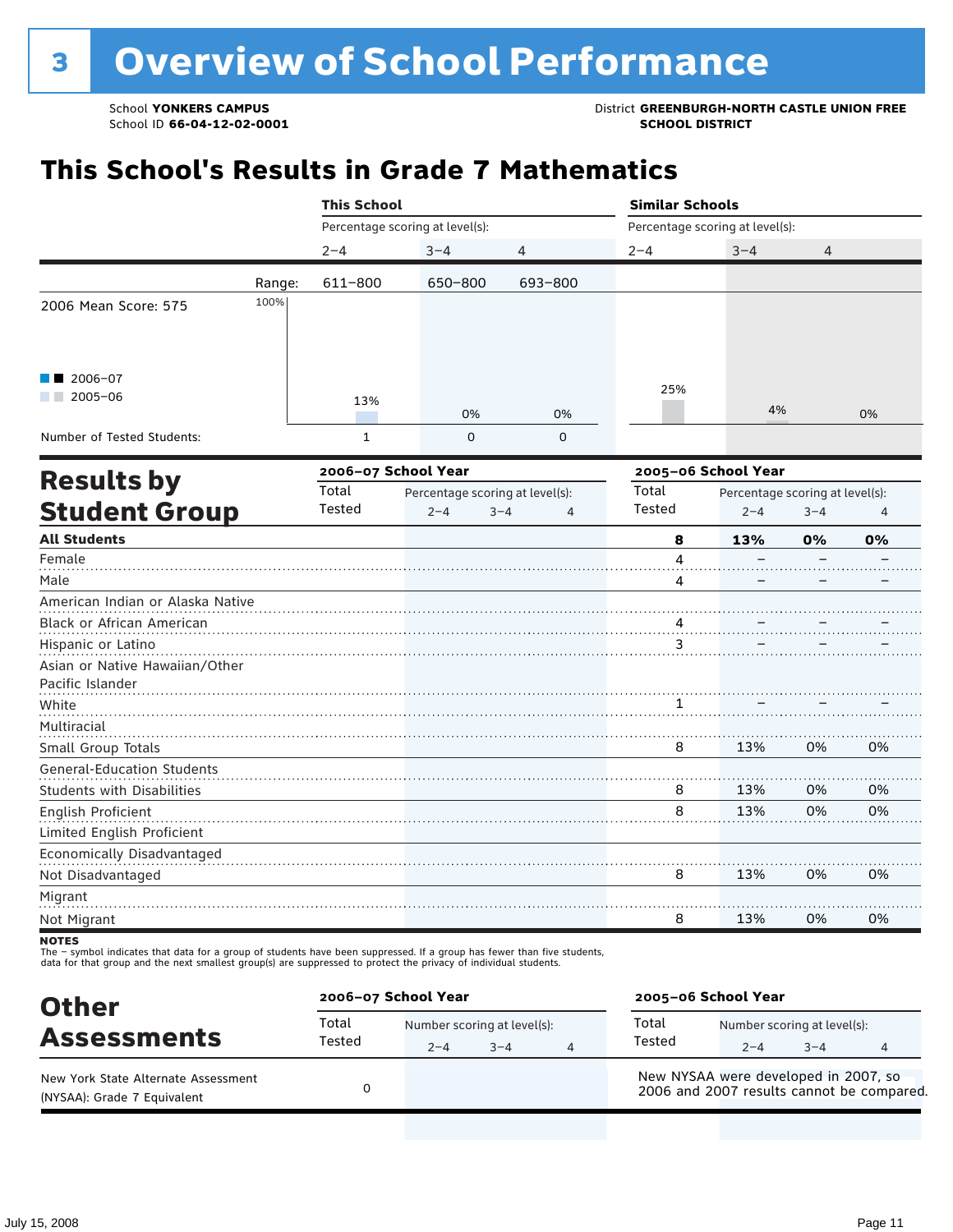School **YONKERS CAMPUS**<br>
School ID 66-04-12-02-0001<br>
School ID 66-04-12-02-0001

# **This School's Results in Grade 8 English Language Arts**

|                                                 |        | <b>This School</b> |                                                                                                                                                                                           |                |    |                                                                                                                                                                                                                              |     |    |  |
|-------------------------------------------------|--------|--------------------|-------------------------------------------------------------------------------------------------------------------------------------------------------------------------------------------|----------------|----|------------------------------------------------------------------------------------------------------------------------------------------------------------------------------------------------------------------------------|-----|----|--|
|                                                 |        |                    | Percentage scoring at level(s):                                                                                                                                                           |                |    | <b>Similar Schools</b><br>Percentage scoring at level(s):<br>$3 - 4$<br>$2 - 4$<br>4<br>48%<br>6%<br>0%<br>2005-06 School Year<br>Total<br>Percentage scoring at level(s):<br>Tested<br>$2 - 4$<br>$3 - 4$<br>$\overline{4}$ |     |    |  |
|                                                 |        | $2 - 4$            | $3 - 4$                                                                                                                                                                                   | $\overline{4}$ |    |                                                                                                                                                                                                                              |     |    |  |
|                                                 | Range: | $602 - 790$        | 650-790                                                                                                                                                                                   | 715-790        |    |                                                                                                                                                                                                                              |     |    |  |
| 2006 Mean Score: 596                            | 100%   |                    |                                                                                                                                                                                           |                |    |                                                                                                                                                                                                                              |     |    |  |
| 2006-07<br>$2005 - 06$                          |        | 56%                | 11%                                                                                                                                                                                       | 0%             |    |                                                                                                                                                                                                                              |     |    |  |
| Number of Tested Students:                      |        | 10                 | $\overline{2}$                                                                                                                                                                            | $\mathbf 0$    |    |                                                                                                                                                                                                                              |     |    |  |
|                                                 |        |                    | 2006-07 School Year<br>Percentage scoring at level(s):<br>$2 - 4$<br>$3 - 4$<br>$\overline{4}$<br>56%<br>18<br>11%<br>4<br>14<br>0%<br>$\frac{9}{11}$<br>44%<br>6<br>3<br>9<br>67%<br>22% |                |    |                                                                                                                                                                                                                              |     |    |  |
| <b>Results by</b><br><b>Student Group</b>       |        | Total<br>Tested    |                                                                                                                                                                                           |                |    |                                                                                                                                                                                                                              |     |    |  |
| <b>All Students</b>                             |        |                    |                                                                                                                                                                                           |                |    |                                                                                                                                                                                                                              |     | 0% |  |
| Female                                          |        |                    |                                                                                                                                                                                           |                |    |                                                                                                                                                                                                                              |     |    |  |
| Male                                            |        |                    |                                                                                                                                                                                           |                |    |                                                                                                                                                                                                                              |     |    |  |
| American Indian or Alaska Native                |        |                    |                                                                                                                                                                                           |                |    |                                                                                                                                                                                                                              |     |    |  |
| Black or African American                       |        |                    |                                                                                                                                                                                           |                |    |                                                                                                                                                                                                                              |     | 0% |  |
| Hispanic or Latino                              |        |                    |                                                                                                                                                                                           |                |    |                                                                                                                                                                                                                              |     |    |  |
| Asian or Native Hawaiian/Other                  |        |                    |                                                                                                                                                                                           |                |    |                                                                                                                                                                                                                              |     |    |  |
| Pacific Islander                                |        |                    |                                                                                                                                                                                           |                |    |                                                                                                                                                                                                                              |     |    |  |
| White                                           |        |                    |                                                                                                                                                                                           |                |    |                                                                                                                                                                                                                              |     |    |  |
| Multiracial                                     |        |                    |                                                                                                                                                                                           |                |    |                                                                                                                                                                                                                              |     |    |  |
| Small Group Totals                              |        |                    |                                                                                                                                                                                           |                |    |                                                                                                                                                                                                                              |     | 0% |  |
| <b>General-Education Students</b>               |        |                    |                                                                                                                                                                                           |                |    |                                                                                                                                                                                                                              |     |    |  |
| <b>Students with Disabilities</b>               |        |                    |                                                                                                                                                                                           |                | 18 | 56%                                                                                                                                                                                                                          | 11% | 0% |  |
| English Proficient                              |        |                    |                                                                                                                                                                                           |                | 18 | 56%                                                                                                                                                                                                                          | 11% | 0% |  |
| Limited English Proficient                      |        |                    |                                                                                                                                                                                           |                |    |                                                                                                                                                                                                                              |     |    |  |
| Economically Disadvantaged<br>Not Disadvantaged |        |                    |                                                                                                                                                                                           |                | 18 | 56%                                                                                                                                                                                                                          | 11% | 0% |  |
| Migrant                                         |        |                    |                                                                                                                                                                                           |                |    |                                                                                                                                                                                                                              |     |    |  |
| Not Migrant                                     |        |                    |                                                                                                                                                                                           |                | 18 | 56%                                                                                                                                                                                                                          | 11% | 0% |  |

NOTES<br>The – symbol indicates that data for a group of students have been suppressed. If a group has fewer than five students,<br>data for that group and the next smallest group(s) are suppressed to protect the privacy of indi

| <b>Other</b>                                                                            | 2006-07 School Year |                             |         |                | 2005-06 School Year                  |         |         |                                           |  |
|-----------------------------------------------------------------------------------------|---------------------|-----------------------------|---------|----------------|--------------------------------------|---------|---------|-------------------------------------------|--|
| <b>Assessments</b>                                                                      | Total               | Number scoring at level(s): |         |                | Total<br>Number scoring at level(s): |         |         |                                           |  |
|                                                                                         | Tested              | $2 - 4$                     | $3 - 4$ | $\overline{4}$ | Tested                               | $2 - 4$ | $3 - 4$ | 4                                         |  |
| New York State Alternate Assessment<br>(NYSAA): Grade 8 Equivalent                      |                     |                             |         |                | New NYSAA were developed in 2007, so |         |         | 2006 and 2007 results cannot be compared. |  |
| New York State English as a Second<br>Language Achievement Test (NYSESLAT)t:<br>Grade 8 | 0                   | N/A                         | N/A     | N/A            | N/A                                  | N/A     | N/A     | N/A                                       |  |

† These counts represent recently arrived LEP students who used the NYSESLAT to fulfill the English language arts participation requirement.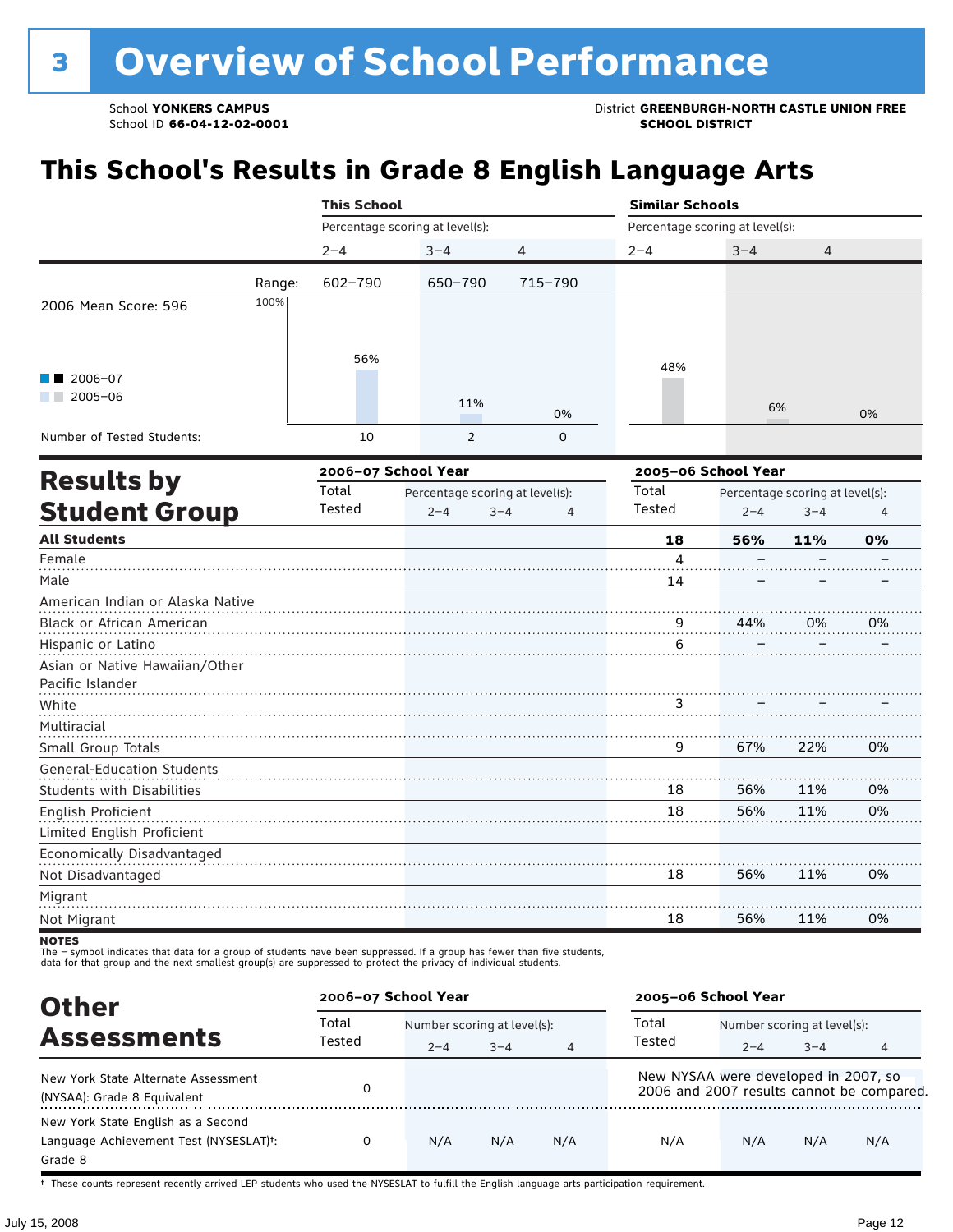School **YONKERS CAMPUS**<br>
School ID 66-04-12-02-0001

# **This School's Results in Grade 8 Mathematics**

|                                   |        | <b>This School</b>  |                                 |                           | <b>Similar Schools</b> |                                 |         |    |
|-----------------------------------|--------|---------------------|---------------------------------|---------------------------|------------------------|---------------------------------|---------|----|
|                                   |        |                     | Percentage scoring at level(s): |                           |                        | Percentage scoring at level(s): |         |    |
|                                   |        | $2 - 4$             | $3 - 4$                         | 4                         | $2 - 4$                | $3 - 4$                         | 4       |    |
|                                   | Range: | 616-775             | 650-775                         | 701-775                   |                        |                                 |         |    |
| 2006 Mean Score: 593              | 100%   |                     |                                 |                           |                        |                                 |         |    |
| $2006 - 07$<br>$2005 - 06$        |        | 26%                 |                                 |                           | 25%                    |                                 |         |    |
|                                   |        |                     | 0%                              | 0%                        |                        | 2%                              |         | 0% |
| Number of Tested Students:        |        | 6                   | 0                               | 0                         |                        |                                 |         |    |
|                                   |        | 2006-07 School Year |                                 |                           | 2005-06 School Year    |                                 |         |    |
| <b>Results by</b>                 |        | Total               | Percentage scoring at level(s): |                           | Total                  | Percentage scoring at level(s): |         |    |
| <b>Student Group</b>              |        | Tested              | $2 - 4$                         | $3 - 4$<br>$\overline{4}$ | Tested                 | $2 - 4$                         | $3 - 4$ | 4  |
| <b>All Students</b>               |        |                     |                                 |                           | 23                     | 26%                             | 0%      | 0% |
| Female                            |        |                     |                                 |                           | 6                      | 0%                              | 0%      | 0% |
| Male                              |        |                     |                                 |                           | 17                     | 35%                             | 0%      | 0% |
| American Indian or Alaska Native  |        |                     |                                 |                           |                        |                                 |         |    |
| Black or African American         |        |                     |                                 |                           | 12                     | 17%                             | 0%      | 0% |
| Hispanic or Latino                |        |                     |                                 |                           | 9                      |                                 |         |    |
| Asian or Native Hawaiian/Other    |        |                     |                                 |                           |                        |                                 |         |    |
| Pacific Islander                  |        |                     |                                 |                           |                        |                                 |         |    |
| White                             |        |                     |                                 |                           | 2                      |                                 |         |    |
| Multiracial                       |        |                     |                                 |                           |                        |                                 |         |    |
| Small Group Totals                |        |                     |                                 |                           | 11                     | 36%                             | 0%      | 0% |
| <b>General-Education Students</b> |        |                     |                                 |                           |                        |                                 |         |    |
| <b>Students with Disabilities</b> |        |                     |                                 |                           | 23                     | 26%                             | 0%      | 0% |
| English Proficient                |        |                     |                                 |                           | 23                     | 26%                             | 0%      | 0% |
| Limited English Proficient        |        |                     |                                 |                           |                        |                                 |         |    |
| Economically Disadvantaged        |        |                     |                                 |                           |                        |                                 |         |    |
| Not Disadvantaged                 |        |                     |                                 |                           | 23                     | 26%                             | 0%      | 0% |
| Migrant<br>Not Migrant            |        |                     |                                 |                           | 23                     | 26%                             | 0%      | 0% |
|                                   |        |                     |                                 |                           |                        |                                 |         |    |

NOTES<br>The – symbol indicates that data for a group of students have been suppressed. If a group has fewer than five students,<br>data for that group and the next smallest group(s) are suppressed to protect the privacy of indi

| <b>Other</b>                                                       | 2006-07 School Year |                                        |         | 2005-06 School Year                                                               |                                        |         |  |
|--------------------------------------------------------------------|---------------------|----------------------------------------|---------|-----------------------------------------------------------------------------------|----------------------------------------|---------|--|
| <b>Assessments</b>                                                 | Total<br>Tested     | Number scoring at level(s):<br>$2 - 4$ | $3 - 4$ | Total<br>Tested                                                                   | Number scoring at level(s):<br>$2 - 4$ | $3 - 4$ |  |
| New York State Alternate Assessment<br>(NYSAA): Grade 8 Equivalent |                     |                                        |         | New NYSAA were developed in 2007, so<br>2006 and 2007 results cannot be compared. |                                        |         |  |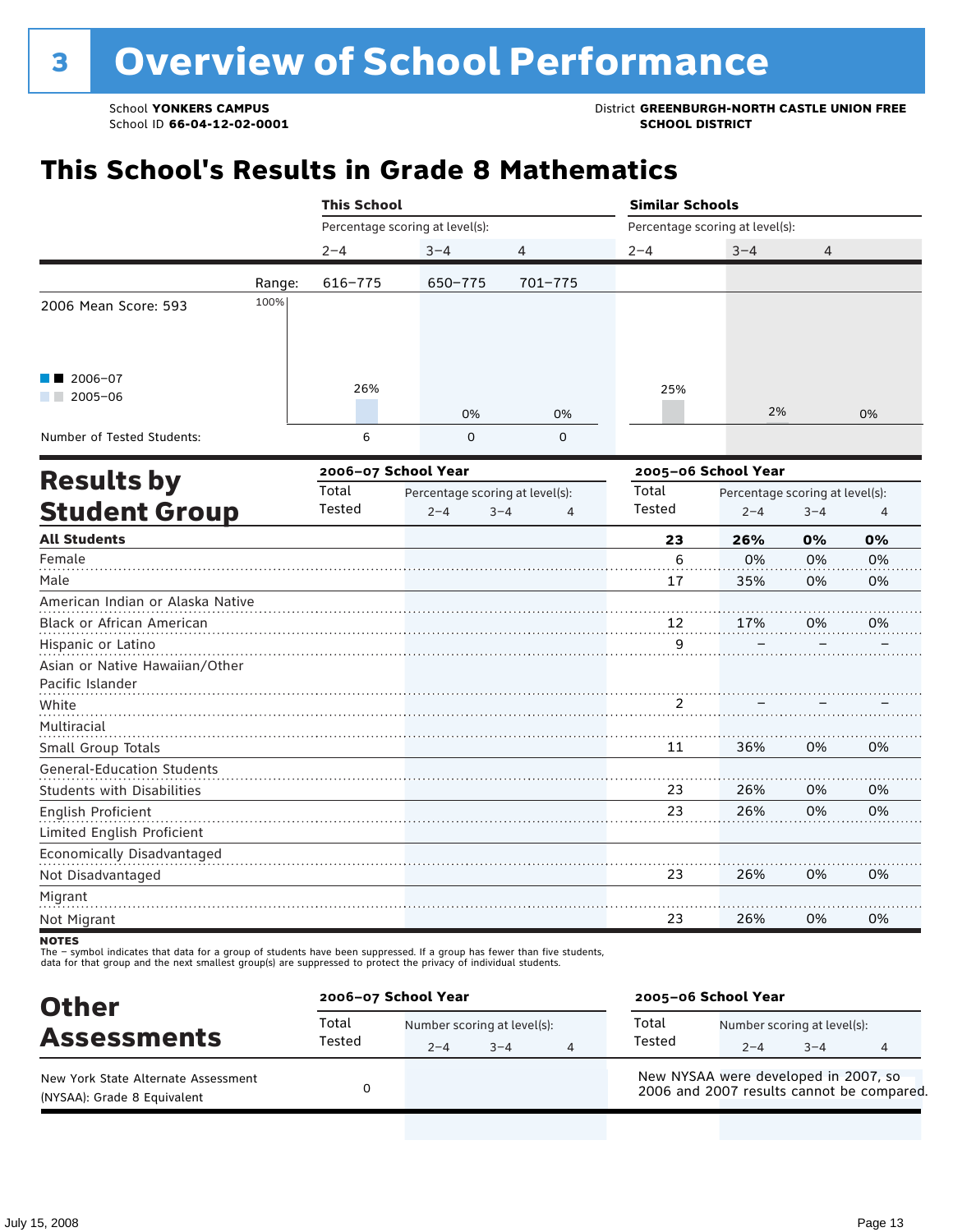School **YONKERS CAMPUS**<br>
School ID 66-04-12-02-0001

# **This School's Results in Grade 8 Science**

|                                   | <b>This School</b> |                                                                                                                                                                                     |  | <b>Similar Schools</b> |                                 |                                 |     |
|-----------------------------------|--------------------|-------------------------------------------------------------------------------------------------------------------------------------------------------------------------------------|--|------------------------|---------------------------------|---------------------------------|-----|
|                                   |                    | Percentage scoring at level(s):<br>$3 - 4$<br>4<br>26%<br>5%<br>5<br>$\mathbf{1}$<br>2006-07 School Year<br>Percentage scoring at level(s):<br>$2 - 4$<br>$3 - 4$<br>$\overline{4}$ |  |                        | Percentage scoring at level(s): |                                 |     |
|                                   | $2 - 4$            |                                                                                                                                                                                     |  | $2 - 4$                | $3 - 4$                         | 4                               |     |
|                                   |                    |                                                                                                                                                                                     |  |                        |                                 |                                 |     |
| 100%                              |                    |                                                                                                                                                                                     |  |                        |                                 |                                 |     |
|                                   | 53%                |                                                                                                                                                                                     |  | 66%                    |                                 |                                 |     |
| 2006-07                           |                    |                                                                                                                                                                                     |  |                        |                                 |                                 |     |
| $2005 - 06$                       |                    |                                                                                                                                                                                     |  |                        | 21%                             |                                 |     |
|                                   |                    |                                                                                                                                                                                     |  |                        |                                 |                                 | 1%  |
| Number of Tested Students:        | 10                 |                                                                                                                                                                                     |  |                        |                                 |                                 |     |
| <b>Results by</b>                 |                    |                                                                                                                                                                                     |  |                        | 2005-06 School Year             |                                 |     |
|                                   | Total              |                                                                                                                                                                                     |  | Total                  |                                 | Percentage scoring at level(s): |     |
| <b>Student Group</b>              | Tested             |                                                                                                                                                                                     |  | Tested                 | $2 - 4$                         | $3 - 4$                         | 4   |
| <b>All Students</b>               |                    |                                                                                                                                                                                     |  | 19                     | 53%                             | 26%                             | 5%  |
| Female                            |                    |                                                                                                                                                                                     |  | 4                      |                                 |                                 |     |
| Male                              |                    |                                                                                                                                                                                     |  | 15                     |                                 |                                 |     |
| American Indian or Alaska Native  |                    |                                                                                                                                                                                     |  |                        |                                 |                                 |     |
| Black or African American         |                    |                                                                                                                                                                                     |  | $\frac{9}{1}$          | 44%                             | 22%                             | 0%  |
| Hispanic or Latino                |                    |                                                                                                                                                                                     |  | 7                      |                                 |                                 |     |
| Asian or Native Hawaiian/Other    |                    |                                                                                                                                                                                     |  |                        |                                 |                                 |     |
| Pacific Islander                  |                    |                                                                                                                                                                                     |  |                        |                                 |                                 |     |
| White                             |                    |                                                                                                                                                                                     |  | 3                      |                                 |                                 |     |
| Multiracial                       |                    |                                                                                                                                                                                     |  |                        |                                 |                                 |     |
| Small Group Totals                |                    |                                                                                                                                                                                     |  | 10                     | 60%                             | 30%                             | 10% |
| <b>General-Education Students</b> |                    |                                                                                                                                                                                     |  |                        |                                 |                                 |     |
| <b>Students with Disabilities</b> |                    |                                                                                                                                                                                     |  | 19                     | 53%                             | 26%                             | 5%  |
| English Proficient                |                    |                                                                                                                                                                                     |  | 19                     | 53%                             | 26%                             | 5%  |
| Limited English Proficient        |                    |                                                                                                                                                                                     |  |                        |                                 |                                 |     |
| Economically Disadvantaged        |                    |                                                                                                                                                                                     |  |                        |                                 |                                 |     |
| Not Disadvantaged                 |                    |                                                                                                                                                                                     |  | 19                     | 53%                             | 26%                             | 5%  |
| Migrant                           |                    |                                                                                                                                                                                     |  |                        |                                 |                                 |     |
| Not Migrant                       |                    |                                                                                                                                                                                     |  | 19                     | 53%                             | 26%                             | 5%  |
| <b>NOTES</b>                      |                    |                                                                                                                                                                                     |  |                        |                                 |                                 |     |

The – symbol indicates that data for a group of students have been suppressed. If a group has fewer than five students,

data for that group and the next smallest group(s) are suppressed to protect the privacy of individual students.

| <b>Other</b>                                          | 2006-07 School Year |         |                             |                                                                                   |                             | 2005-06 School Year |  |  |  |  |
|-------------------------------------------------------|---------------------|---------|-----------------------------|-----------------------------------------------------------------------------------|-----------------------------|---------------------|--|--|--|--|
| <b>Assessments</b>                                    | Total<br>Tested     |         | Number scoring at level(s): | Total<br>Tested                                                                   | Number scoring at level(s): |                     |  |  |  |  |
| New York State Alternate Assessment                   |                     | $2 - 4$ | $3 - 4$                     | New NYSAA were developed in 2007, so<br>2006 and 2007 results cannot be compared. | $2 - 4$                     | $3 - 4$             |  |  |  |  |
| (NYSAA): Grade 8 Equivalent<br><b>Regents Science</b> |                     |         |                             |                                                                                   |                             |                     |  |  |  |  |
|                                                       |                     |         |                             |                                                                                   |                             |                     |  |  |  |  |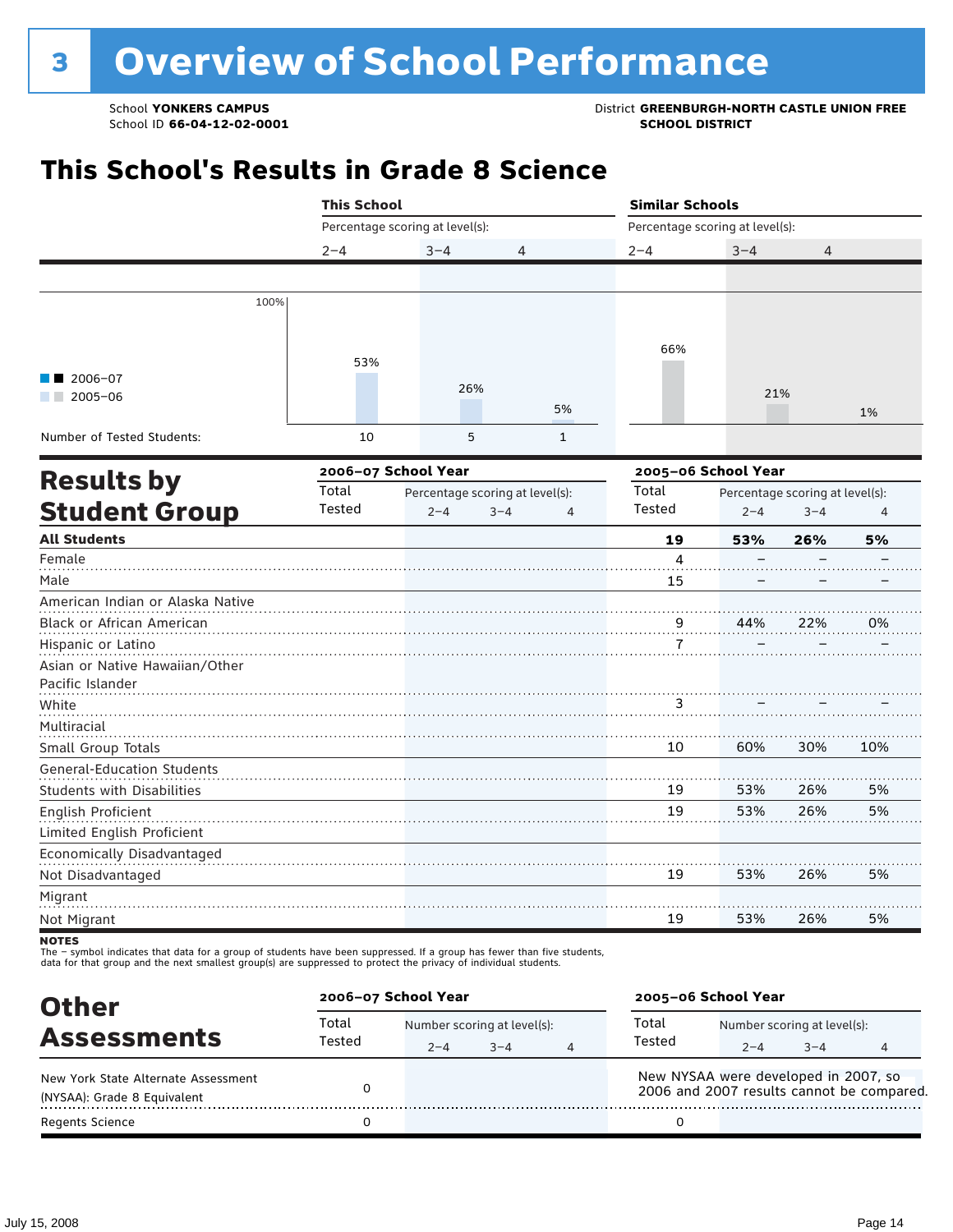# <sup>3</sup> Overview of School Performance

### School ID **66-04-12-02-0001 SCHOOL DISTRICT**

**School YONKERS CAMPUS District GREENBURGH-NORTH CASTLE UNION FREE** 

### **This School's Total Cohort\* Results in Secondary-Level English after Four Years of Instruction**

|                                   | <b>This School</b>              |                                 |         |                | <b>Similar Schools</b>          |         |                                 |       |
|-----------------------------------|---------------------------------|---------------------------------|---------|----------------|---------------------------------|---------|---------------------------------|-------|
|                                   | Percentage scoring at level(s): |                                 |         |                | Percentage scoring at level(s): |         |                                 |       |
|                                   | $2 - 4$                         | $3 - 4$                         | 4       |                | $2 - 4$                         | $3 - 4$ | 4                               |       |
|                                   |                                 |                                 |         |                |                                 |         |                                 |       |
| 100%                              |                                 |                                 |         |                |                                 |         |                                 |       |
|                                   |                                 |                                 |         |                |                                 |         |                                 |       |
|                                   |                                 |                                 |         |                |                                 |         |                                 |       |
|                                   |                                 |                                 |         |                |                                 |         |                                 |       |
| 2003 Cohort                       |                                 |                                 |         |                |                                 |         |                                 |       |
| 2002 Cohort                       | 8%<br>0%                        | 8%<br>0%                        | 0%      | 0%             | 9%<br>8%                        | 5% 6%   |                                 | 1% 0% |
|                                   |                                 |                                 |         |                |                                 |         |                                 |       |
|                                   | 2003 Cohort                     |                                 |         |                | 2002 Cohort**                   |         |                                 |       |
| <b>Results by</b>                 | Number                          | Percentage scoring at level(s): |         |                | Number                          |         | Percentage scoring at level(s): |       |
| <b>Student Group</b>              | of Students                     | $2 - 4$                         | $3 - 4$ | $\overline{4}$ | of Students                     | $2 - 4$ | $3 - 4$                         | 4     |
| <b>All Students</b>               | 17                              | 0%                              | 0%      | 0%             | 13                              | 8%      | 8%                              | 0%    |
| Female                            | $\overline{7}$                  | 0%                              | 0%      | 0%             | 3                               |         |                                 |       |
| Male                              | 10                              | 0%                              | 0%      | 0%             | 10                              |         |                                 |       |
| American Indian or Alaska Native  |                                 |                                 |         |                |                                 |         |                                 |       |
| Black or African American         | 8                               | 0%                              | 0%      | 0%             | 7                               | 0%      | 0%                              | 0%    |
| Hispanic or Latino                | 6                               |                                 |         |                | 3                               |         |                                 |       |
| Asian or Native Hawaiian/Other    | $\mathbf{1}$                    |                                 |         |                |                                 |         |                                 |       |
| Pacific Islander                  |                                 |                                 |         |                |                                 |         |                                 |       |
| White                             | 2                               |                                 |         |                | 3                               |         |                                 |       |
| Multiracial                       |                                 |                                 |         |                |                                 |         |                                 |       |
| Small Group Totals                | 9                               | 0%                              | 0%      | 0%             | 6                               | 17%     | 17%                             | 0%    |
| <b>General-Education Students</b> |                                 |                                 |         |                |                                 |         |                                 |       |
| <b>Students with Disabilities</b> | 17                              | 0%                              | 0%      | 0%             | 13                              | 8%      | 8%                              | 0%    |
| English Proficient                | 17                              | 0%                              | 0%      | 0%             | 13                              | 8%      | 8%                              | 0%    |
| Limited English Proficient        |                                 |                                 |         |                |                                 |         |                                 |       |
| Economically Disadvantaged        |                                 |                                 |         |                |                                 |         |                                 |       |
| Not Disadvantaged                 | 17                              | 0%                              | 0%      | 0%             | 13                              | 8%      | 8%                              | 0%    |
| Migrant                           |                                 |                                 |         |                |                                 |         |                                 |       |
| Not Migrant                       |                                 |                                 |         |                | 13                              | 8%      | 8%                              | 0%    |
|                                   |                                 |                                 |         |                |                                 |         |                                 |       |

NOTES<br>The – symbol indicates that data for a group of students have been suppressed. If a group has fewer than five students,

data for that group and the next smallest group(s) are suppressed to protect the privacy of individual students.

| <b>Other</b>                                                               |                       | 2003 Cohort                            |         |  |                       | 2002 Cohort                            |         |  |  |  |
|----------------------------------------------------------------------------|-----------------------|----------------------------------------|---------|--|-----------------------|----------------------------------------|---------|--|--|--|
| <b>Assessments</b>                                                         | Number<br>of Students | Number scoring at level(s):<br>$2 - 4$ | $3 - 4$ |  | Number<br>of Students | Number scoring at level(s):<br>$2 - 4$ | $3 - 4$ |  |  |  |
| New York State Alternate Assessment<br>(NYSAA): High School Equivalent *** |                       |                                        |         |  |                       |                                        |         |  |  |  |

\* A total cohort consists of all students who first entered Grade 9 in a particular year, and all ungraded students with disabilities who reached their seventeenth birthday in that year, and were enrolled in the school/district for five months. Students are excluded from the cohort if they transferred to another school district, nonpublic school, or criminal justice facility, or left the U.S. and its territories or died before the report date. Statewide total cohort also includes students who were enrolled for fewer than five months.

\*\*2002 cohort data are those reported in the 2005-06 *Accountability and Overview Report*.

\*\*\* The majority of cohort members took an older version of the NYSAA, developed before 2007.